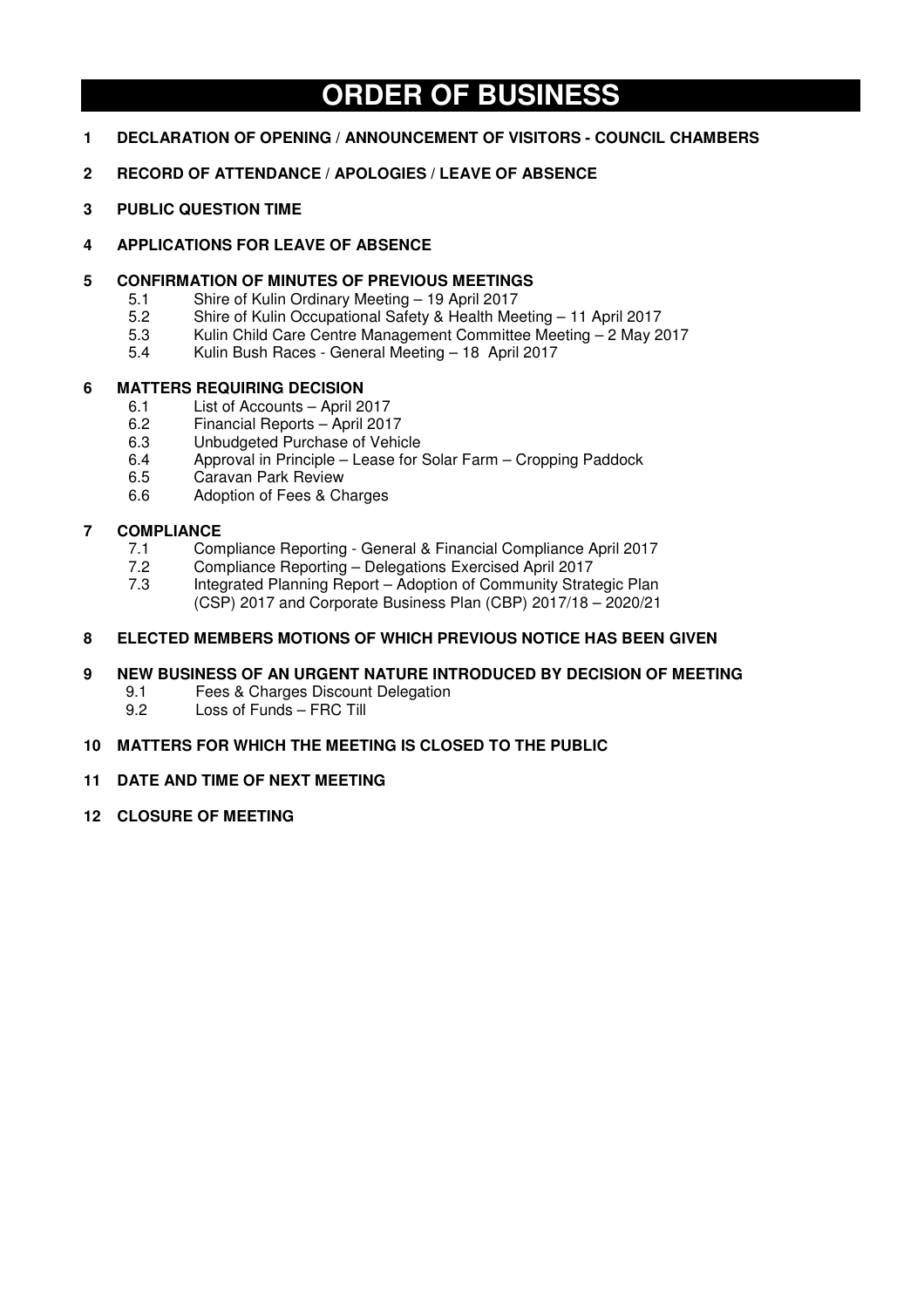# **Minutes of an Ordinary Meeting of Council held in the Council Chambers on Wednesday 17 May 2017 commencing at 5.40pm**

## **1. DECLARATION OF OPENING / ANNOUNCEMENT OF VISITORS**

## **2. RECORD OF ATTENDANCE/APOLOGIES/LEAVE OF ABSENCE**

| Attendance          |                                |                  |
|---------------------|--------------------------------|------------------|
| BD West             | President                      | <b>West Ward</b> |
| <b>RD Duckworth</b> | <b>Deputy President</b>        | West Ward        |
| HT McInnes          | Councillor                     | <b>Town Ward</b> |
| MJ Ledwith          | Councillor                     | West Ward        |
| G Robins            | Councillor                     | <b>Town Ward</b> |
| R Bowey             | Councillor                     | <b>Town Ward</b> |
| <b>BP Taylor</b>    | Councillor                     | Central Wa       |
| R O'Brien           | Councillor                     | Central Wa       |
| L Varone            | Councillor                     | East Ward        |
| N Mason             | <b>Chief Executive Officer</b> |                  |
| C Vandenberg        | Deputy CEO                     |                  |
| N Thompson          | <b>ESO/Minutes</b>             |                  |
| L Hobson            | Manager of Works               |                  |
|                     |                                |                  |

**West Ward West Ward** Town Ward West Ward Town Ward Town Ward Central Ward Central Ward

#### **3. PUBLIC QUESTION TIME**  Nil

**4. APPLICATIONS FOR LEAVE OF ABSENCE**  Nil

## **5. CONFIRMATION OF MINUTES OF PREVIOUS MEETINGS**

Shire of Kulin Ordinary Meeting – 19 April 2017

**01/0517** 

**Moved Cr Robins Seconded Cr Bowey that the minutes of the Ordinary Council Meeting held on 19 April 2017 be confirmed as a true and correct record.** 

 **Carried 9/0** 

Shire of Kulin Occupational Safety & Health Meeting – 11 April 2017

**02/0517** 

**Moved Cr Duckworth Seconded Cr Taylor that the minutes of the Occupational Safety & Health Meeting held on 11 April 2017 be confirmed as a true and correct record.** 

 **Carried 9/0** 

Kulin Child Care Centre Management Committee Meeting – 2 May 2017

#### **03/0517**

**Moved Cr Bowey Seconded Cr O'Brien that the minutes of the Kulin Child Care Centre Management Committee Meeting held on 2 May 2017 be confirmed as a true and correct record.** 

 **Carried 9/0** 

Kulin Bush Races – General Meeting 18 April 2017

#### **04/0517**

**Moved Cr Bowey Seconded Cr Varone that the minutes of the Kulin Bush Races General Meeting held 18 April 2017 be confirmed as a true and correct record.** 

 **Carried 9/0**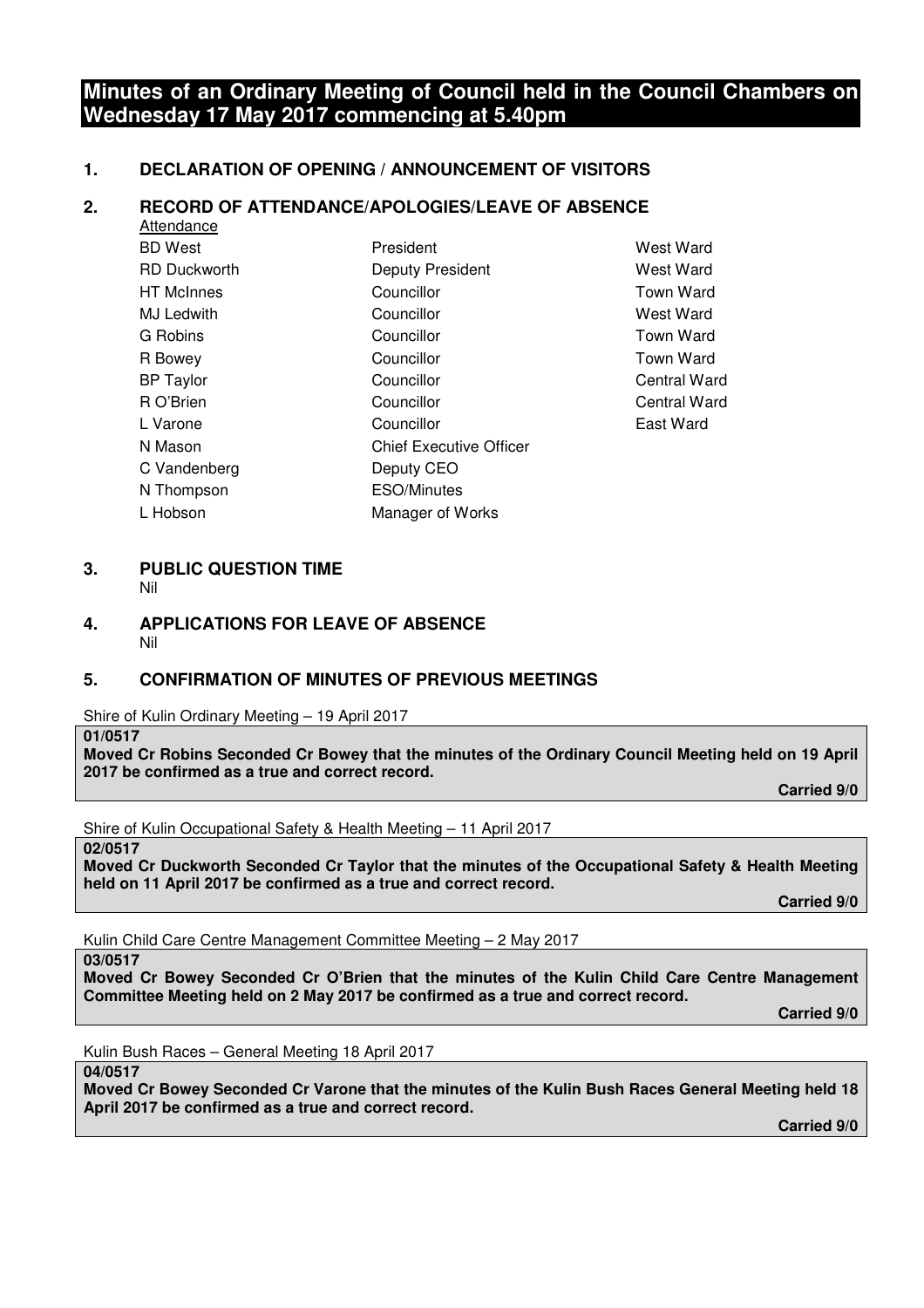# **6 MATTERS REQUIRING COUNCIL DECISION**

# **6.1 List of Accounts – May 2017**

**RESPONSIBLE OFFICER:** DCEO **FILE REFERENCE:** 12.06<br>**AUTHOR:** DCEO **AUTHOR: STRATEGIC REFERENCE/S: DISCLOSURE OF INTEREST:** Nil

#### **SUMMARY:**

Attached is the list of accounts paid during the month of April 2017 for Council's consideration.

**BACKGROUND & COMMENT:**  Nil **FINANCIAL IMPLICATIONS:**  Nil **STATUTORY AND PLANNING IMPLICATIONS:**  Nil **POLICY IMPLICATIONS:**  Nil **COMMUNITY CONSULTATION:**  Nil **WORKFORCE IMPLICATIONS:**  Nil

#### **OFFICER'S RECOMMENDATION:**

That April payments being cheque No's 227, 230 & 231 (Trip Fund) 357 - 358 (Trust Fund) 1987 - 1992 (Bush Races), 36778 - 36788 (Municipal), EFT No's 12533 - 12614, DD6121.1 - DD6129.10 (Municipal), credit card payments, creditor payments, and other vouchers from the Municipal Fund totalling \$462,359.19 be passed for payment.

#### **VOTING REQUIREMENTS:**

Simple majority required.

#### **05/0517**

**Moved Cr Ledwith Seconded Cr Taylor that April payments being cheque No's 227, 230 & 231 (Trip Fund) 357 - 358 (Trust Fund) 1987 - 1992 (Bush Races), 36778 - 36788 (Municipal), EFT No's 12533 - 12614, DD6121.1 - DD6129.10 (Municipal), credit card payments, creditor payments, and other vouchers from the Municipal Fund totalling \$462,359.19 be passed for payment.** 

 **Carried 9/0** 

## **6.2 Financial Reports – April 2017**

| <b>RESPONSIBLE OFFICER:</b>        | DCEO  |
|------------------------------------|-------|
| FILE REFERENCE:                    | 12.01 |
| <b>AUTHOR:</b>                     | DCEO  |
| <b>STRATEGIC REFERENCE/S:</b>      |       |
| <b>DISCLOSURE OF INTEREST: Nil</b> |       |

#### **SUMMARY:**

Attached is the financial report for the period ending 30 April 2017.

## **BACKGROUND & COMMENT:**

Nil

#### **FINANCIAL IMPLICATIONS:**

Nil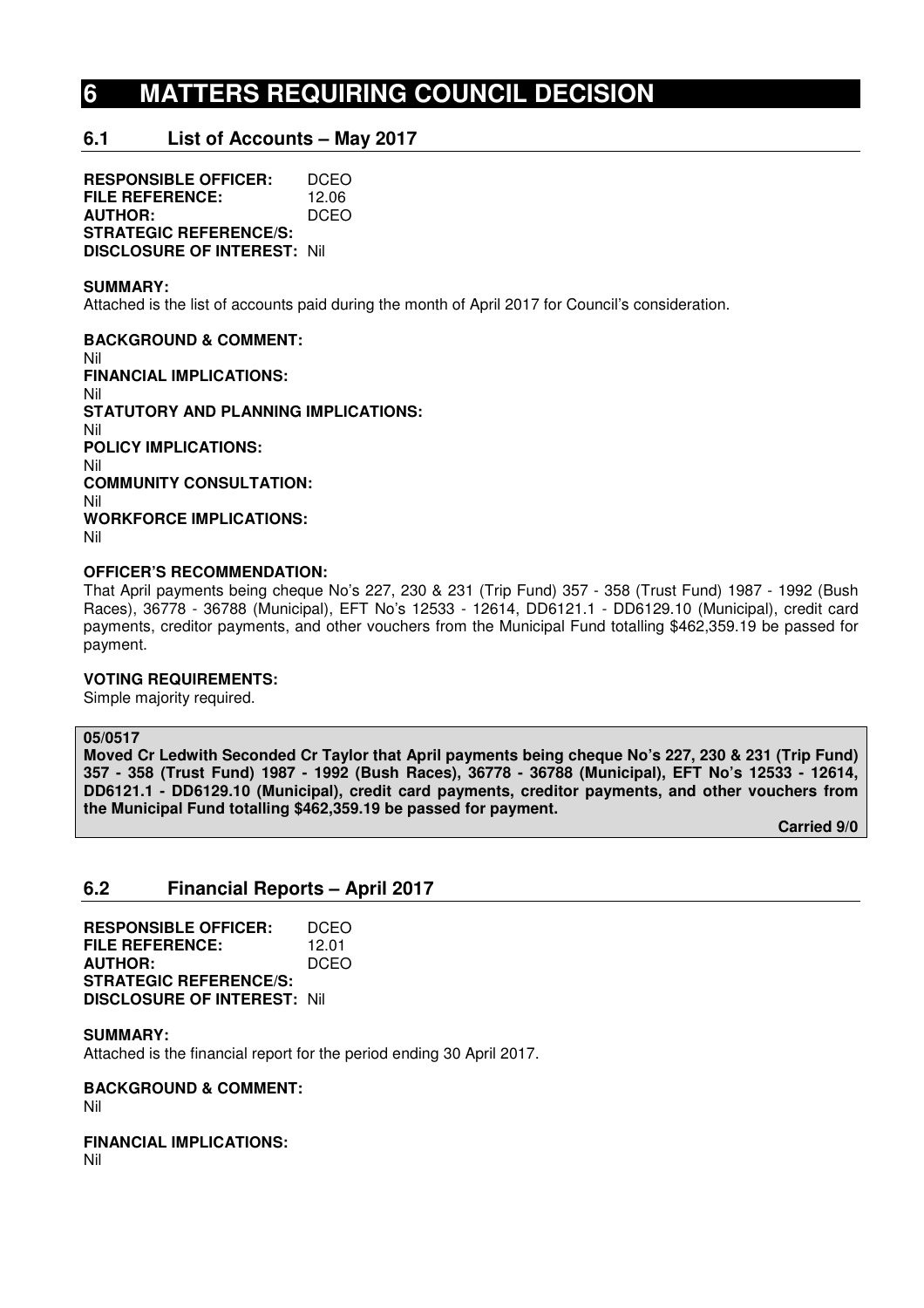#### **STATUTORY AND PLANNING IMPLICATIONS:**

Regulation 34 of the Local Government (Financial Management) Regulations 1996 requires local governments to prepare each month a statement of financial activity reporting on the revenue and expenditure of funds for the month in question.

## **POLICY IMPLICATIONS:**

Nil **COMMUNITY CONSULTATION:** 

Nil

**WORKFORCE IMPLICATIONS:** 

Nil

#### **OFFICER'S RECOMMENDATION:**

That Council endorse the monthly financial statement for the periods ending 30 April 2017.

#### **VOTING REQUIREMENTS:**

Simple majority required.

**06/0517** 

**Moved Cr Bowey Seconded Cr Robins that Council endorse the monthly financial statement for the periods ending 30 April 2017.** 

 **Carried 9/0** 

**DCEO Cassi-Dee Vandenberg declared a financial interest and left the Council Chambers at 6.04pm** 

## **6.3 Unbudgeted Purchase of Vehicle**

**NAME OF APPLICANT: DCEO<br>
RESPONSIBLE OFFICER: CEO RESPONSIBLE OFFICER: FILE REFERENCE: AUTHOR:** DCEO **DISCLOSURE OF INTEREST:** Cassi-Dee Vandenberg – as above (reason for change to the report was to recognise writers financial interest)

#### **SUMMARY:**

To take advantage of the stamp duty and licensing concessions available to local governments for vehicles purchased prior 01 July 2017, it is proposed that Council changeover the Deputy CEO's vehicle before the end of the financial year.

## **BACKGROUND & COMMENT:**

Council have been given information on the investigation of the impact of the removal of government concessions around vehicle purchasing and licensing. One of the options investigated was to provide an employee a vehicle allowance which is paid back to the Shire to cover running costs, FBT liability and repayment of the purchase price of the vehicle.

The option shifts the responsibility of the increased cost of the vehicle, increased FBT liability and running costs to the employee. In addition to this, Council will no longer be responsible for the purchase of future vehicles for the Deputy CEO.

## **FINANCIAL IMPLICATIONS**

The cost to Council in the first year will be as follows: Purchase of new vehicle \$45,000 (approx.) Trade of current vehicle (\$32,000) (approx.) \$13,000

| The cost to Council in following years, until vehicle repaid. |                      |
|---------------------------------------------------------------|----------------------|
| Allowance paid annually                                       | \$22,000             |
| Running costs of vehicle                                      | (\$24,000) estimated |
| Payments by employee                                          | (\$12,000)           |
|                                                               | (\$14,000)           |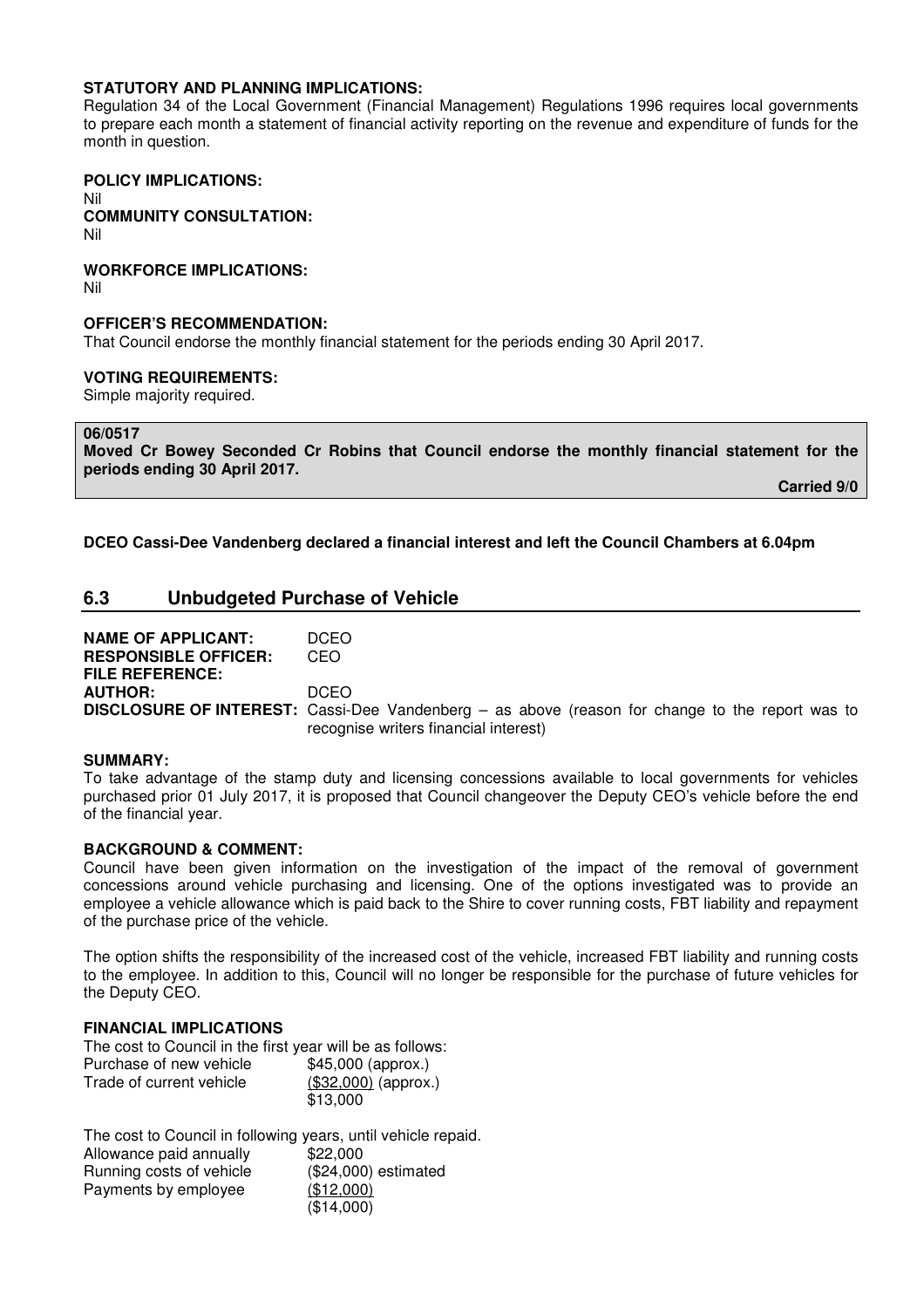As was suggested in the May 2017 Forum DCEO Report, looking into future trade-in values of executive vehicles may be difficult to ascertain therefore where possible alternate arrangements for employees could hold a solution.

The Holden Narrogin dealership has suggested that the additional \$4000 stamp duty on the majority of Shire vehicles post 1/7/2017, may push the trade-in cycle to 40,000km. Shire vehicles are currently priced from State Tender Board pricing, therefore the actual impact will only be determined by the dealerships when demand for the traded-in vehicles occurs into the future. At this point, they are working on the normal 40,000km cycle.

## **STATUTORY AND TOWN PLANNING IMPLICATIONS**

Nil **POLICY IMPLICATIONS:** Nil **COMMUNITY CONSULTATION:** Nil

#### **WORKFORCE IMPLICATIONS:**

This policy could be offered to executive staff as a benefit towards their salary package.

#### **RECOMMENDATION:**

That Council approve the unbudgeted purchase of a vehicle for approximately \$45,000.

## **VOTING REQUIREMENTS:**

Absolute majority required

#### **07/0517**

**Moved Cr Robins Seconded Cr Varone that approve the unbudgeted purchase of a vehicle for approximately \$45,000.** 

> **Carried by absolute majority 8/1**

**DCEO Cassi-Dee Vandenberg returned to the Council Chambers at 6.13pm** 

## **6.4 Approval in Principle – Lease for Solar Farm - Cropping Paddock**

**RESPONSIBLE OFFICER:** CEO<br>**FILE REFERENCE:** 05.19 05.19 Lease of Land **AUTHOR:** CEO **STRATEGIC REFERENCE/S:** CSP – Environment – Sustainable alternate energy solutions **DISCLOSURE OF INTEREST:** Nil

#### **SUMMARY:**

Blue Planet Developments in association with EPMS Consultants PL have requested the Shire of Kulin consider in-principle support for the development of a 4-5MW Solar PV project at Kulin.

If the Shire is willing to support this development, EPMS will respond by developing a formal proposal including a lease option and DA for Shire determination. This proposal would address one aspect of a composite strategy for energy sustainability locally.

#### **BACKGROUND & COMMENT:**

Blue Planet Developments in association with EPMS Consultants PL have visited Kulin and discussion was held (included Shire President  $-26$ <sup>th</sup> April 2017) in relation to the possibility of obtaining Shire supporting for the development of a solar PV farm in Kulin.

Blue Planet Developments/EPMS in their email to Council have indicated;

*"Subject to the support of the Shire and their willingness to lease a portion of the land to the west of town (top corner adjacent to Davies and Corrigin-Kulin Rd, as shown on the attached map) we would be keen to develop a PV Solar Project in Kulin. The solar farm size is limited by a number of factors, including: local load, 33kv transmission line constraints and distance from Kondinin Sub-station, the max size PV solar farm we would be looking at is in the region of 4-5MW.*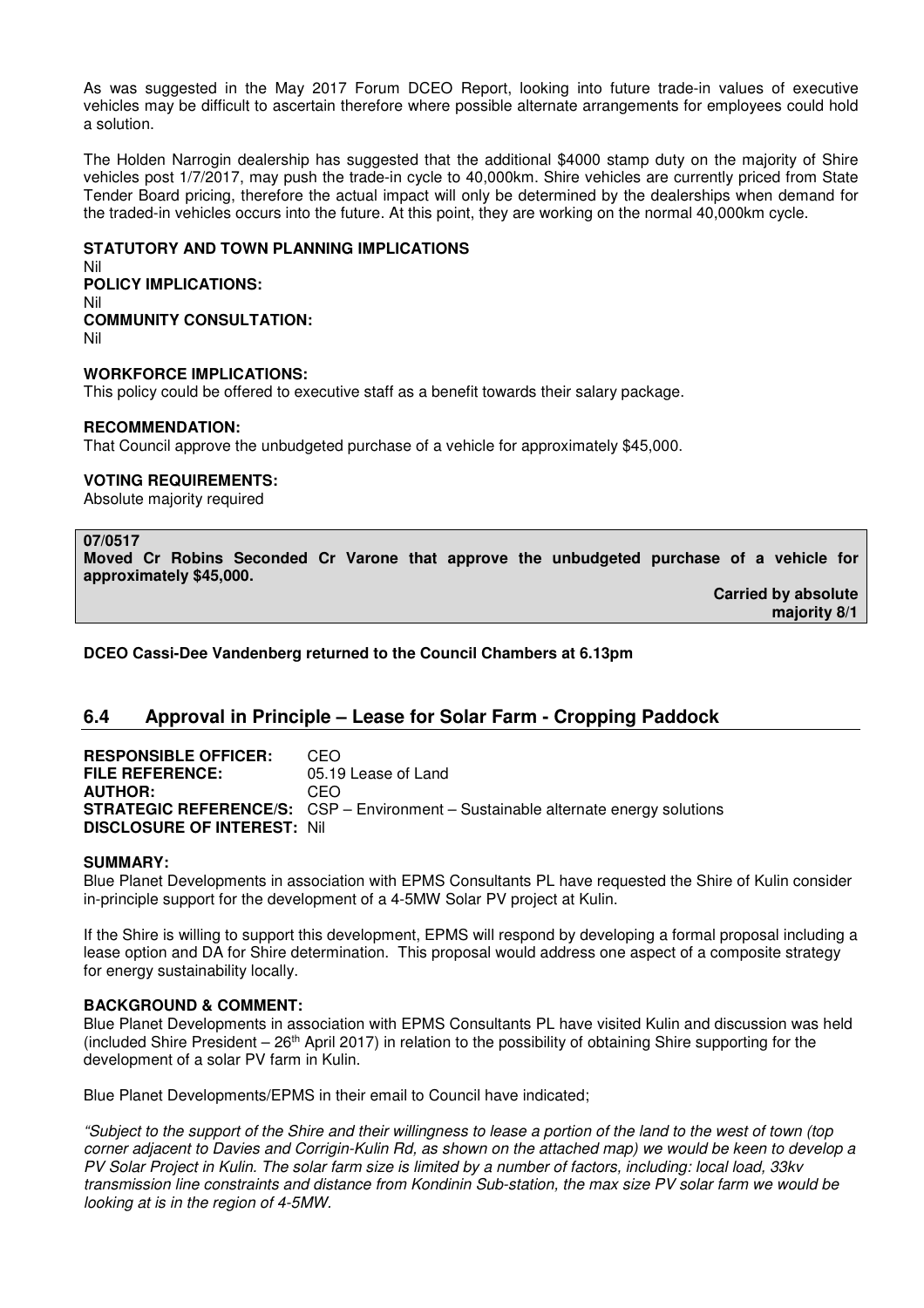Blue Planet Developments/EPMS will produce a layout plan and would require approximately 25ha of this location. Typically the PV Solar facility will be very similar to pictures provided to the Shire.

If approval in principle is considered possible, the Shire has a number of options, requirements and procedures to complete;

- 1. A cautious approach by Council firstly agreeing in-principle to support the proposal subject to the issuance of development approval (DA) following receipt of a formal development application and a ground lease agreement for the land that's acceptable to both parties. Note: the Planning and Development Act requires for any lease that exceeds a term greater than 20 years, prior approval of the Western Australian Planning Commission is required.
- 2. If resolving to support the proposal in-principle, Council should include words in the resolution which state the proposed use for the intended purpose **may** be consistent with the objectives of the land's current 'Rural' zoning classification, with any application submitted to be advertised for public comment in accordance with the Planning Regulations. This will make processing of the DA quicker and simpler if/when it's ultimately received.
- 3. The land in question being Lot 9002 on the corner of Davies & Corrigin-Kulin Roads, Kulin is currently classified 'Rural' zone in TPS No.2 and will retain that zoning classification in the new consolidated version of that Scheme. The land is currently cropped by the Kulin Kondinin Football Club on the basis of an agreement (tentatively

called "lease" in Shire correspondence) until 2020. Arrangements with the KKFC would need to be resolved to allow use of the land.

- 4. Typically development and use of this type is classed as a 'Public Utility' however because the infrastructure will be owned and operated by private interests that use class doesn't fit which means the Shire must deal with it as a 'use not listed' in the Zoning Table of TPS No2.
- 5. In the planning process any Development Application (DA) received will be required to be advertised for public comment for the minimum required period of 14 days before Council considers it.
- 6. As the land fronts Corrigin-Kulin Road the Shire must also refer the proposal to Main Roads WA (MRWA) for review and comment. Under the Planning Regulations, MRWA will have up to 42 days to provide a formal response to the Shire's request for comment. As such Council is unable to make a final decision on any development application received until the 42 day period has expired.
- 7. The DA needs to provide information as to how long the infrastructure will be used on the land and what the alternative land use will be once the infrastructure reaches the end of its commercial life span, including details as to who will be responsible for its removal and reinstatement of the land to accommodate the alternative use.
- 8. A DA check of the Department of Aboriginal Affairs aboriginal heritage sites register should be done by the proponent at an early stage to confirm no heritage values exist.
- 9. LG Act requirements for the issue of a lease, advertising providing information in relation to the income/term/conditions including a public comment period, would be required. The lease area would need to be defined in simple survey for the lease agreement plan to clearly delineate the land.
- 10. Western Power as owner of the grid must also approve of the Blue Planet Development/EPMS proposal, and as one would expect, fees and charges, design standards of development and demand modelling for the electricity impact on both the design and ultimate decision as to whether the 5KW solar farm is needed in this location. Blue Planet Development/EPMS must submit the proposal to Western Power, the cost of which is borne wholly by them as developers, therefore the in principle support is an essential starting point of the process.
- 11. Blue Planet Development/EPMS have indicated that building by building solar options can also be part of the conversation and could be an option the Shire may want to discuss at a future date.

#### **FINANCIAL IMPLICATIONS:**

Financial return for the lease – not expected to be significant, but would certainly contribute to the cost of developing solar options on Shire properties. Income stream would be for the life of the lease which could be beyond 40 years.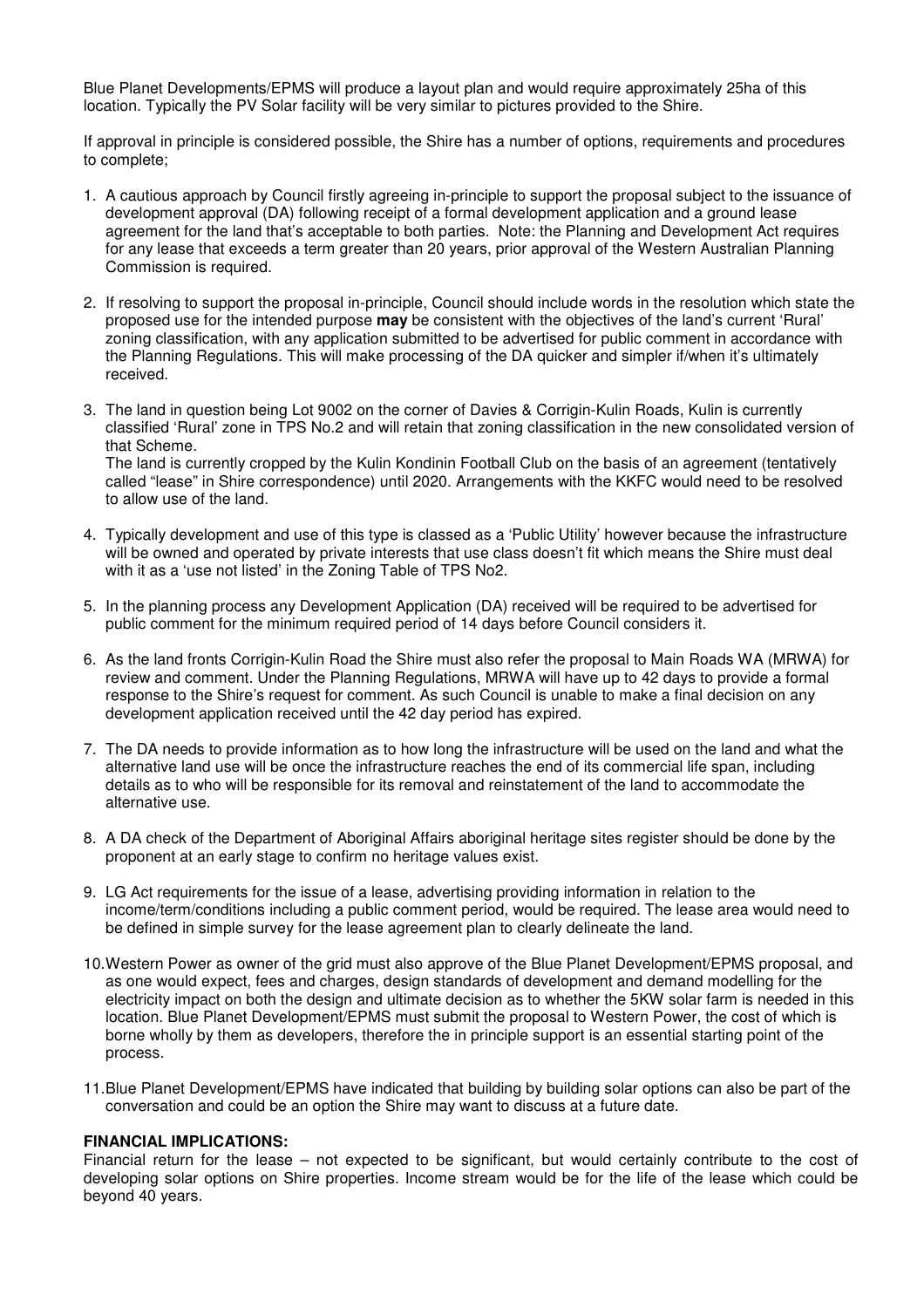The actual lease fee amount will be calculated after the Shire commits in principle support for the proposal. The developers once knowing of Shire commitment, can develop the modelling that supports the proposal and the rate of return they need to achieve, after they have presented preliminary explanation of the proposal to Western Power – who also seek financial contribution for the cost of use of the grid network. After this calculation has been completed, the actual lease payable is known. Design costs of development which will include lease fees, legal costs, DA all result as part of the modelling.

In this approach there is no capital investment or maintenance cost over the lifetime, the investor proponent pays for everything – the Shire transaction relates to the lease of the land.

#### **STATUTORY AND PLANNING IMPLICATIONS:**

Key Planning considerations following receipt of a DA would include;

i) Site Works

Consideration needs to be given to the existing site contours. If any site levelling works are proposed to facilitate the development of a solar panel array the extent of these levelling works should be in the DA.

The development of a large scale solar array will require the delivery and storage of construction materials, plant, machinery and office accommodation & amenities. It is therefore likely that a temporary construction compound will be required. Such compounds should be carefully located in order to minimise environmental or amenity impact and any development application should contain details of their size and location.

The development of a large scale solar installation is likely to require the excavation of soils associated with construction compounds, access roads, cable trenching etc. Where such soil stripping occurs topsoil and subsoil should be stripped, stored and replaced separately in order to minimise soil damage and to provide optimal conditions for site restoration. Any DA should contain a methodology for soil stripping, storage and replacement and this methodology should subsequently be adhered to during site development.

ii) Visual Impact

The Shire is required to consider any potential visual impact the proposed development and use will have on the existing landscape character of the immediate locality. As such a visual impact assessment should accompany any development application prepared and submitted to the Shire;

iii) Ground Maintenance

Vegetation will grow under the solar panels and this will require management, particularly to avoid any potential fire risk and the site becoming overgrown with noxious weeds and assist with the eventual restoration of the site for future agriculture use. Details regarding ongoing ground maintenance arrangements should be included in the DA submitted to the Shire;

#### iv) Security

Overseas experience indicates that placing large quantities of expensive photovoltaic panels in isolated locations without adequate protection will attract criminals with the photovoltaic panels and associated infrastructure having significant potential to be stolen. Details as to what security measures will be put in place to guard against theft should be included in any development application submitted.

#### **STRATEGIC & POLICY IMPLICATIONS:**

Shire has indicated in the Community Strategic Plan 2013 (and the Review 2017) that research into solar options should be a continuing focus to ensure sustainable future electricity costs. This is one of the strategic items listed in the Shires Annual Action Plan which has been the genesis for the research by the CEO.

Strategically Shire should address all aspects of the solar question; namely building by building reductions in consumption, reduced consumer charges per kwh and localised generation feeding the grid to future proof demand and grid management issues. Refer to May Forum discussion.

#### **COMMUNITY/CONSULTATION:**

During the strategic planning consultations, solar energy was a talking point for many community members, namely in the sense of reducing energy costs, but this proposal looks toward that other implications of long term sustainability and security over localised supply.

In regards to this proposal, consultation would be required during the town planning phase and the lease agreement phase of the project – public comment is required to be invited.

#### **WORKFORCE IMPLICATIONS:**

Ongoing maintenance of the solar facility information will be presented in the DA, yet initial information suggests that maintenance is a very minor aspect. Weeds, fences and firebreaks being the bulk of the issues, EPMS suggesting this could be Shire private works or contracted out.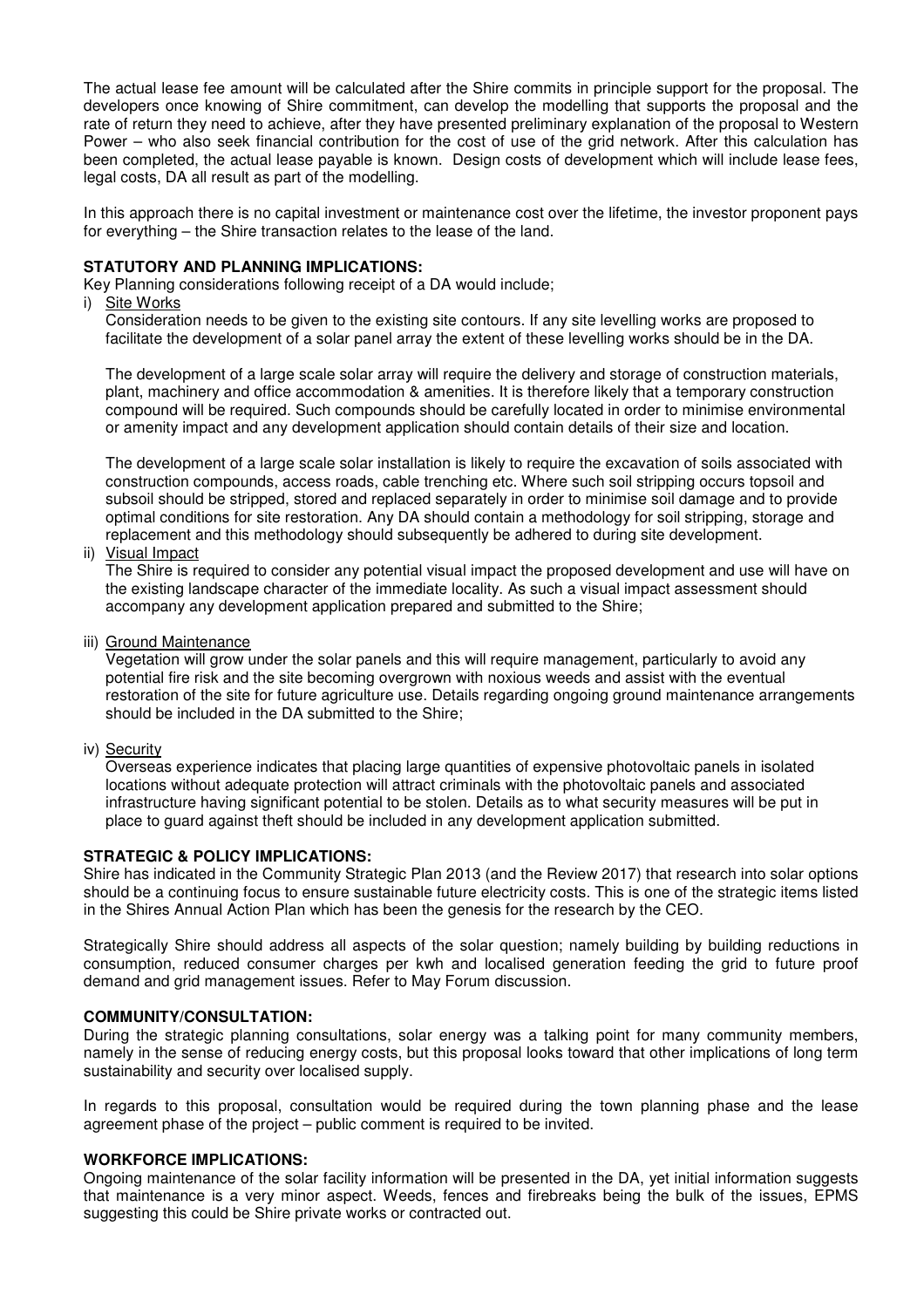## **RECOMMENDATION:**

The Shire of Kulin offer in principle support for the development of a solar PV farm proposal on leased Shire land by Blue Planet Developments/EPMS subject to;

- Finalising agreement with the Kulin Kondinin Football Club for the use of 25ha of the cropping paddock prior to the completion of the existing agreement as depicted on the attached plan;
- Approval of a Development Application (DA) by the Shire, submitted by the proponent addressing planning/other development and community issues as detailed in this report;
- Finalisation of a lease agreement with the Shire being completed for the proposed land;
- State Planning Commission approval for the creation of a lease with a longer life than 20 years;
- Western Power support for the proposal, with the proponent obtaining approvals to develop the project and connect to the grid network.

#### **VOTING REQUIREMENTS:**

Simple majority required.

#### **08/0517**

**Moved Cr Duckworth Seconded Cr Taylor that the Shire of Kulin offer in principle support for the development of a solar PV farm proposal on leased Shire land by Blue Planet Developments/EPMS subject to;** 

- **Finalising agreement with the Kulin Kondinin Football Club for the use of 25ha of the cropping paddock prior to the completion of the existing agreement as depicted on the attached plan;**
- **Approval of a Development Application (DA) by the Shire, submitted by the proponent addressing planning/other development and community issues as detailed in this report;**
- **Finalisation of a lease agreement with the Shire being completed for the proposed land;**
- **State Planning Commission approval for the creation of a lease with a longer life than 20 years;**
- **Western Power support for the proposal, with the proponent obtaining approvals to develop the project and connect to the grid network.**

 **Carried 9/0** 

## **6.5 Caravan Park Review**

| <b>NAME OF APPLICANT:</b><br><b>RESPONSIBLE OFFICER:</b><br><b>FILE REFERENCE:</b> | Kate Bishop – edit CEO<br>CEO.<br>04.06 Strategic & Corporate Plans<br><b>STRATEGIC REFERENCE/S:</b> Community Strategic Plan and Corporate Business Plan – Civic Leadership<br>– CL4.1.1 a: CEO KRA 3.5 |
|------------------------------------------------------------------------------------|----------------------------------------------------------------------------------------------------------------------------------------------------------------------------------------------------------|
| <b>AUTHOR:</b><br><b>DISCLOSURE OF INTEREST: Nil</b>                               | CEO.                                                                                                                                                                                                     |

#### **SUMMARY:**

The Set Your Own Price Caravan Park policy was a two year trial initiative that was to be revisited by Council in May 2017. Statistics for the last two years have been provided. The policy is set to expire on the 30 June 2017.

The Council is required to determine if an extension of the offer is deemed feasible and appropriate.

#### **BACKGROUND & COMMENT:**

As of August 2015, Kulin Caravan Park guests were welcome to contribute an amount which they feel their stay and experience is worth, according to their own financial ability. This is a unique financial model that is centred on the values of trust, generosity and respect.

The Shire of Kulin Caravan Park Income from August 2015 – May 2017 in total is \$40,894 with 1142 caravans staying at the park, mostly in couples (so 2284 people).

The average number of nights stayed is 1.7 per caravan with most caravaners still only staying overnight, however there is the occasional caravan which stayed 3 or 4 days.

In total 624 Caravans stayed in 15/16 and 513 so far in 16/17. The average rate paid per night is \$20.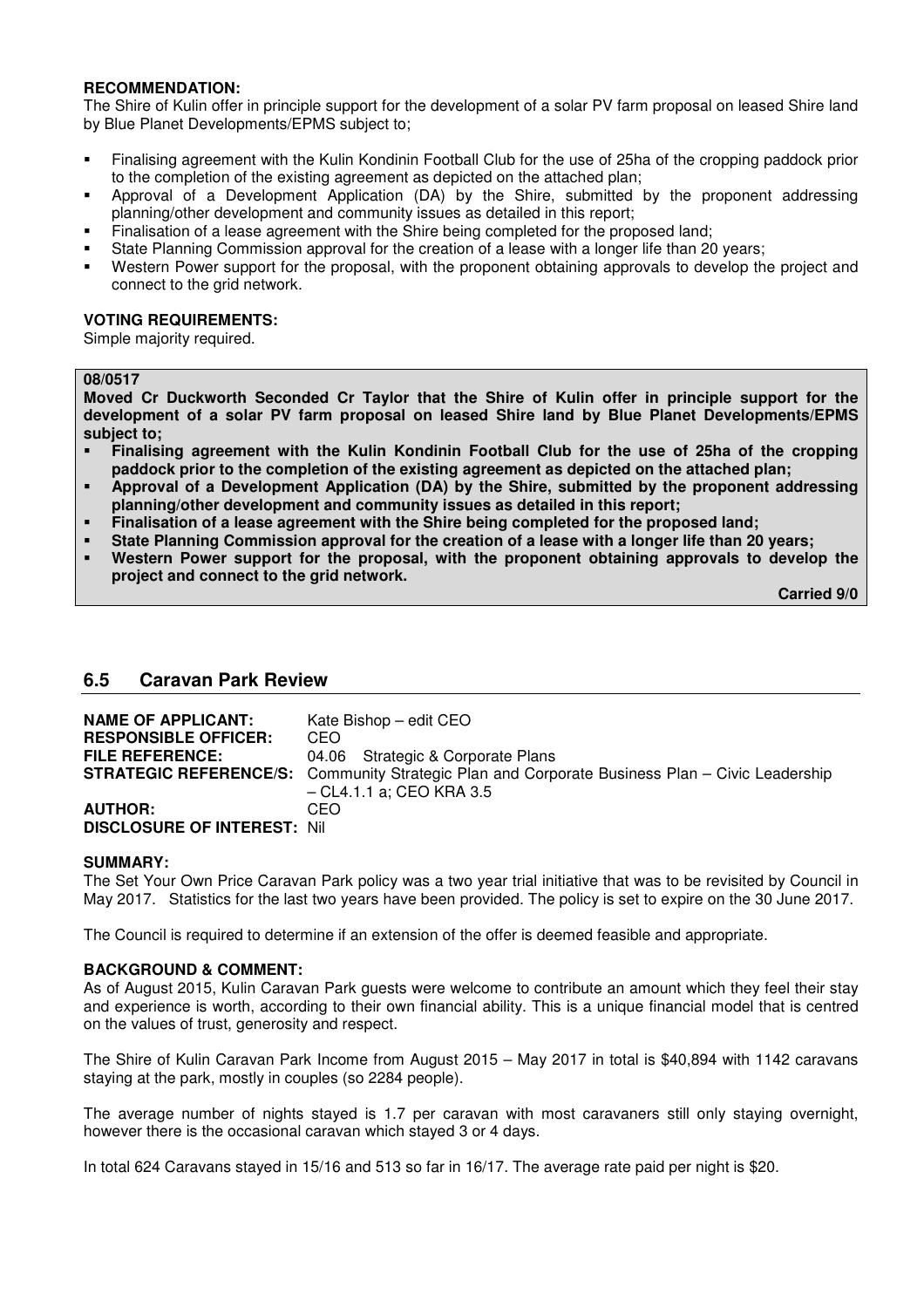The 2015/16 year was one of the best ever years (in the last 10) for the caravan park with total gross income of \$23,723. The 2016/17 year is shaping up well for the caravan park too with one month to go.

Word of the "Set Your Own Price Caravan Park' continues to be circulated amongst caravanning enthusiasts via word of mouth with most campers new customers.

It's important to note that the Caravan Park has continued to be popular with caravans who would like to plug into power or prefer their own site, even with the free RV area also offered in town with great facilities. This defies what most industry experts are advising. Allowing visitors to pay what they think is fair and offering selfcontained free camping in town creates a huge amount of good will and favour that is difficult to put a price on.

| Year            | Income | Expense | Profit/(Loss) |
|-----------------|--------|---------|---------------|
| 16/17           | 17,171 | 21,000  | (3829)        |
| 15/16           | 23,723 | 21,000  | 2723          |
| 14/15 (Partial) | 15,029 | 21,919  | (6,890)       |
| 13/14           | 14,462 | 14,086  | 376           |
| 12/13           | 7,315  | 19,361  | (12,046)      |
| 11/12           |        |         |               |
| 10/11           | 21,662 | 28,016  | (6, 354)      |
| 09/10           | 18,470 | 28,952  | (10, 482)     |
| 08/09           | 17,587 | 25,141  | (7, 554)      |
| 07/08           | 20,796 | 32,344  | (11, 548)     |
| 06/07           | 10,432 | 21,771  | (11, 339)     |
| 05/06           | 12,353 | 30,353  | (18,000)      |

#### **FINANCIAL IMPLICATIONS:**

The evidence is clear – income comparisons since the policy introduction with yesteryear are; Current 2 year average income - \$21,134 Previous 9 year average income - \$15, 345

Income has risen by approx. 38% over then two year period. Value of word of mouth advertising not estimated.

## **STATUTORY AND TOWN PLANNING IMPLICATIONS**

Nil.

## **POLICY IMPLICATIONS:**

If adopted on this occasion, will be incorporated into Shire of Kulin Annual Fees and Charges rates.

## **COMMUNITY CONSULTATION:**

Community Strategic Planning consultation indicated strong support for innovative methods to engage with tourists and the Caravan Park both in terms of the quality for a small park and of the unique pricing policy was mentioned.

## **WORKFORCE IMPLICATIONS:**

Nil

## **RECOMMENDATION**

The Shire of Kulin Caravan Park continue to operate on the "Set Your Own Price" policy. 2017/18 Shire of Kulin Schedule of Fees and Charges reflect this arrangement.

#### **VOTING REQUIREMENTS**

Simple Majority

#### **09/0517**

**Moved Cr Robins Seconded Cr O'Brien that Shire of Kulin Caravan Park continue to operate on the "Set Your Own Price" policy. 2017/18 Shire of Kulin Schedule of Fees and Charges reflect this arrangement.** 

 **Carried 9/0**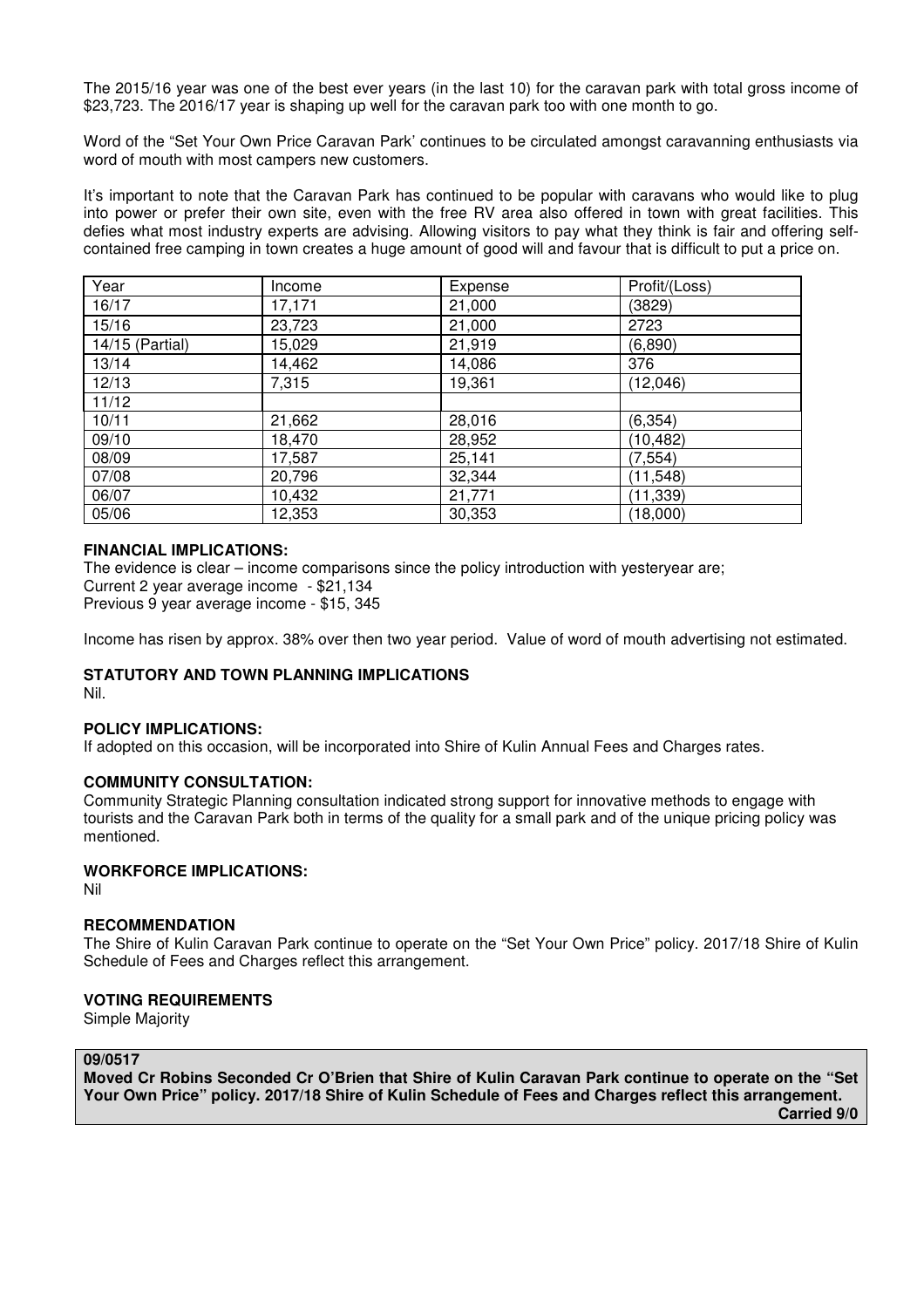**RESPONSIBLE OFFICER:** DCEO **FILE REFERENCE:** 12.04 **AUTHOR:** DCEO **STRATEGIC REFERENCE/S: DISCLOSURE OF INTEREST:** Nil

#### **SUMMARY:**

A schedule of proposed fees & charges for the 2017/18 financial year will be presented to Council at the meeting.

#### **BACKGROUND & COMMENT:**

In accordance with Section 6.16 of the *Local Government Act 1995*, a Local Government may impose and recover a fee or charge for any goods or service it provides or proposes to provide. Fees and charges can be imposed or amended during the year, but only by an absolute majority decision of Council.

Below is a table of significant changes which have been made to the 2016/17 User fees & Charges:

| <b>Description</b>                           | 2016/17                  | 2017/18                  |
|----------------------------------------------|--------------------------|--------------------------|
| All Internment Fees                          | \$256                    | \$300                    |
| Domestic bin charges                         | \$215                    | \$220                    |
| Recycling bin charges                        | \$115                    | \$125                    |
| Pool Season Pass (Adult)                     | \$74                     | \$80                     |
| Pool Season Pass (Family)                    | \$135                    | \$155                    |
| Pool Season Pass Inc Slide (Adult)           | \$147                    | \$150                    |
| Pool Season Pass Inc Slide (Child)           | \$91                     | \$100                    |
| Pool Season Pass Inc Slide (Family)          | \$271                    | \$300                    |
| Canteen Hire - Junior Sports Training        |                          | \$15                     |
| Golf Club Hire (Function Room)               | $\overline{\phantom{a}}$ | \$30 per hour            |
| Golf Club Hire (Kitchen)                     | $\overline{\phantom{0}}$ | As per FRC               |
| Ladies Golf Morning Tea (less than 5 people) | $\overline{\phantom{a}}$ | \$8                      |
| FRC Kitchen (Minimum Charge)                 | $\overline{\phantom{0}}$ | \$30 (2hrs or less)      |
| Kath Room (Hourly Charge)                    |                          | \$20                     |
| Phil Room (Hourly Charge)                    | $\overline{a}$           | \$30                     |
| <b>Standpipe Access Card</b>                 |                          | \$25                     |
| Squash Court Hire (Per Hour)                 |                          | \$10                     |
| Lease of Cropping Land                       |                          | \$10 per hectare         |
| <b>Bendering Tip Fees</b>                    | $\overline{\phantom{0}}$ | As per Shire of Corrigin |
| Advertising Package 0-6 months               | $\overline{\phantom{0}}$ | 5% Discount              |
| Advertising Package 6-12 months              | $\overline{\phantom{0}}$ | 10% Discount             |
| Front or Back page advertising               |                          | \$100                    |

Charges which are no longer applicable have been removed and other minor charges have been made relating to rounding.

## **FINANCIAL IMPLICATIONS:**

The schedule of fees and charges has been reviewed with the view of maintaining revenues at the required level to meet service needs and community expectations.

**STATUTORY AND PLANNING IMPLICATIONS:** 

Nil

#### **POLICY IMPLICATIONS:**

Nil

**COMMUNITY CONSULTATION:**

Nil

**WORKFORCE IMPLICATIONS:**

Nil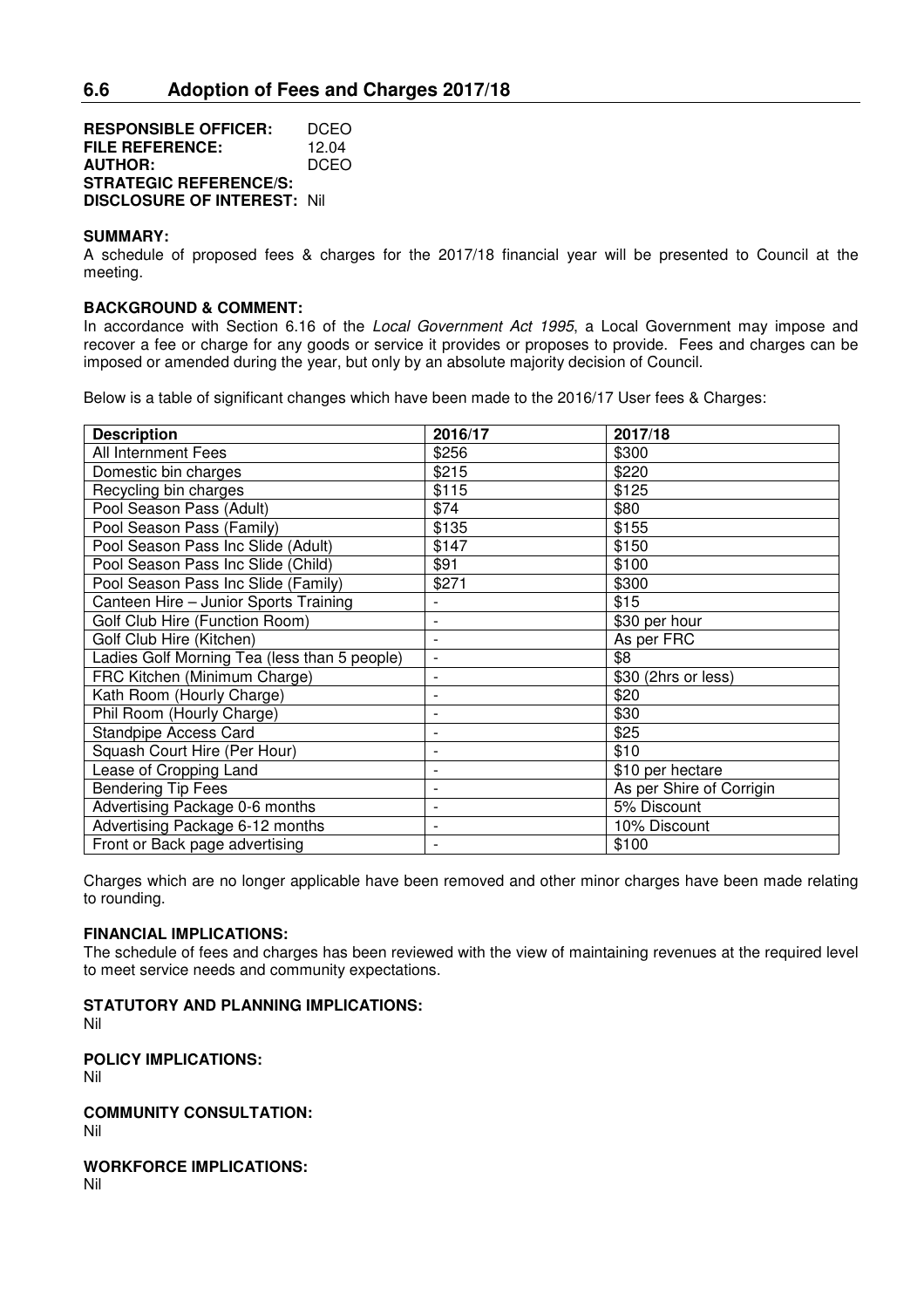#### **OFFICER'S RECOMMENDATION:**

- 1. That Council adopt and incorporate the proposed schedule of fees and charges.
- 2. That the proposed fees and charges take effect 1 July 2017.

#### **VOTING REQUIREMENTS:**

Absolute majority required.

## **10/0517**

- **Moved Cr O'Brien Seconded Cr Robins**
- **1. That Council adopt and incorporate the proposed schedule of fees and charges.**
- **2. That the proposed fees and charges take effect 1 July 2017.**

 **Carried 9/0** 

# **7 COMPLIANCE**

## **7.1 Compliance Reporting – General & Financial Compliance – April 2017**

| <b>NAME OF APPLICANT:</b>          | CEO.                                                                             |
|------------------------------------|----------------------------------------------------------------------------------|
| <b>RESPONSIBLE OFFICER:</b>        | CEO                                                                              |
| <b>FILE REFERENCE:</b>             | 12.05 Compliance 12.06 – Accounting Compliance                                   |
|                                    | <b>STRATEGIC REFERENCE/S:</b> CBP 4.1 Civic Leadership, 4.1.8 Compliance methods |
| <b>AUTHOR:</b>                     | CEO/DCEO                                                                         |
| <b>DISCLOSURE OF INTEREST: Nil</b> |                                                                                  |

#### **SUMMARY:**

This report addresses General and Financial Compliance matters for April 2017. This process is not definitive, each month additional items and/or actions may be identified that are then added to the monthly checklist. Items not completed each month e.g. quarterly action - will be notations.

The report provides a guide to the compliance requirements being addressed as part of staff workloads and demonstrates the degree of internal audit being completed.

## **BACKGROUND & COMMENT:**

The Compliance Team and works staff commence the monthly compliance effort immediately after the Shire meeting each month. At that time, the executive support officer will email the assigned staff member their compliance requirements for the coming month.

As the month progresses, staff in conjunction with their manager, the CEO or DCEO will determine the extent of work/action needed to complete items. During Agenda week, the Compliance Team again meets to ensure the monthly report/list is reviewed and that compliance items are completed. In preparing the Agenda report – the CEO or DCEO sign off on completed items.

Prior month items not completed previously will be reported in the following month so Council remains aware of what items are still outstanding.

MATTERS OF NON COMPLIANCE FEBRUARY 2017 - GENERAL COMPLIANCE:

1. **Fair Value Calculations for Inclusion in accounting reporting**  *In this year Council is required to undertake a fair value assessment for land and buildings. A Contractor has been engaged to undertake this work during June – which will suit Annual Accounting requirements –completed.* 

MATTERS OF NON COMPLIANCE – FINANCE COMPLIANCE: MARCH 2017

- 1. **Annual pre Budget Inspection of Roads** Still to be completed. *Works Manager and CEO still planning Budget only jobs inspection – will notify Councillors when date known.*
- 2. **Health Fees & Charges** EHO Input required

*EHO recommends no changes, additional fees and charges under bylaws etc. can be picked up midyear once final approvals are completed but fees and charges review will be presented to Council in June for consideration.*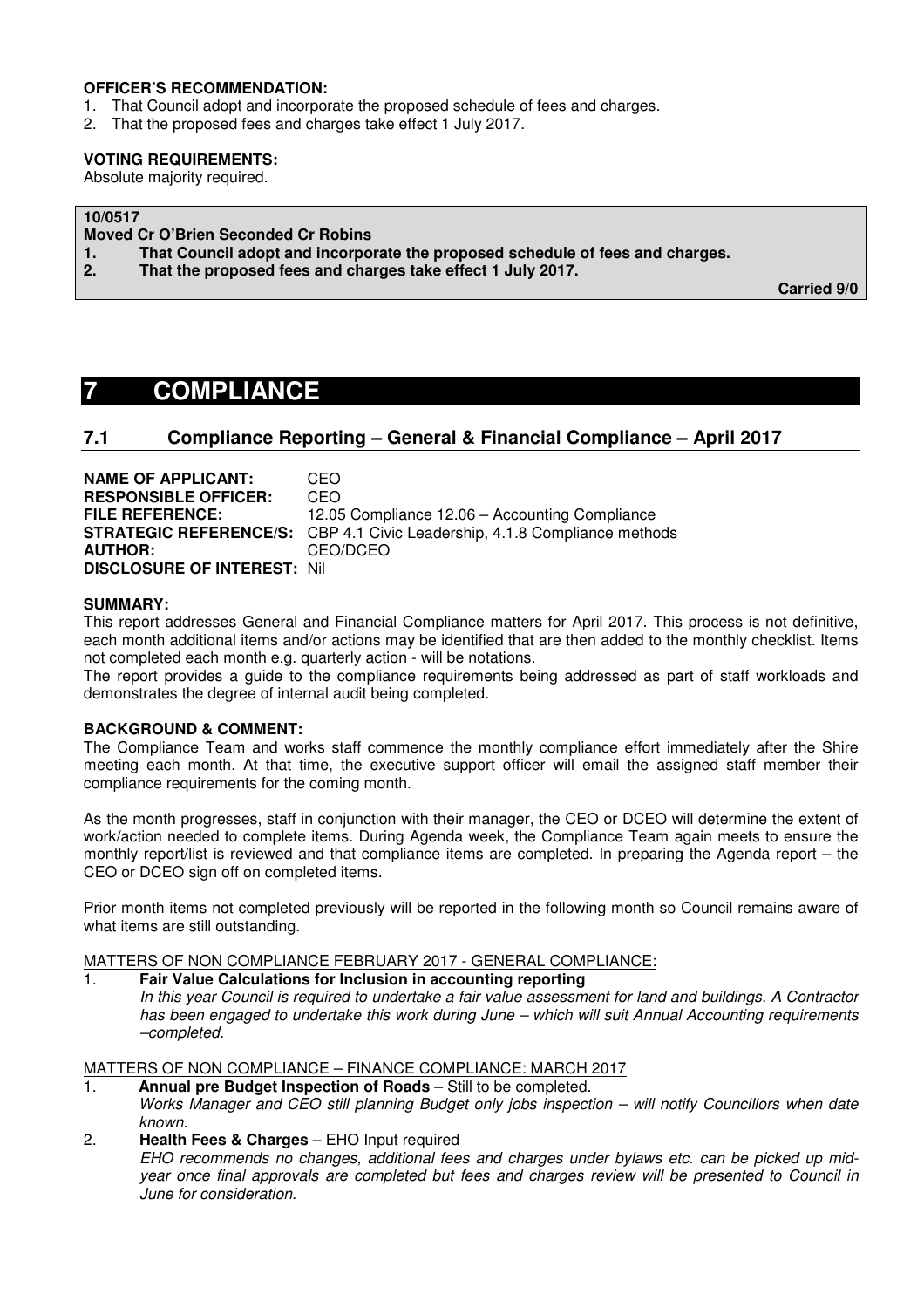## MATTERS OF NON COMPLIANCE APRIL 2017 – GENERAL COMPLIANCE

- 1. **Freedom of Information Statement** advertise and publish annual statement. *Actual requirements are still being researched to ensure Shire complying with correct provisions.*
- 2. **Fire Break Order/ Fire Break Notice** Publish in government gazette or distribute to all property owners with rate notice.
	- *Actual requirements are still being researched to ensure Shire complying with correct provisions.*
- 3. **FBT Return** quarterly return to be completed by DCEO  *Will be completed by end of Month May.*
- 4. **Airconditioner filters clean**  all properties. *Organised for completion of building maintenance staff – still to be done for GEHA and Housing residents. Staff will receive Memo in next pay period.*
- 5. **Reticulation Controller batteries** normally completed by D Thomas who is on leave at present *Gardening staff will complete*
- 6. **Smoke Detector Batteries**  check *Organised for completion of building maintenance staff – still to be done for GEHA and Housing residents. Staff will receive Memo in next pay period.*

## **FINANCIAL IMPLICATIONS:**

In the generation of the report, Nil in terms of meeting compliance. There may be items that require additional administrative effort to complete or require external assistance to resolve. In those cases, individual financial implications will be reported.

## **STATUTORY AND PLANNING IMPLICATIONS:**

Nil

#### **POLICY IMPLICATIONS:**

Identified as necessary – this report Nil

# **COMMUNITY CONSULTATION:**

Nil

#### **WORKFORCE IMPLICATIONS:**

Nil

## **OFFICER'S RECOMMENDATION:**

That Council receive the General & Financial Compliance Reports for April 2017 and note the matters of noncompliance.

## **VOTING REQUIREMENTS:**

Simple majority required.

#### **11/0517**

**Moved Cr Taylor Seconded Cr Duckworth that Council receive the General & Financial Compliance Reports for April 2017 and note the matters of non-compliance.** 

 **Carried 9/0** 

# **7.2 Compliance Reporting – Delegations Exercised – April 2017**

**NAME OF APPLICANT:** CEO **RESPONSIBLE OFFICER:** CEO **FILE REFERENCE:** 12.05 - Compliance **STRATEGIC REFERENCE/S:** CBP 4.1 Civic Leadership, 4.1.8 Compliance methods **AUTHOR:** CEO **DISCLOSURE OF INTEREST:** Nil

#### **SUMMARY:**

To report back to Council actions performed under delegated authority from the period ending 11th May 2017.

## **BACKGROUND & COMMENT:**

This report is prepared for Council detailing actions performed under delegated authority by the respective officers: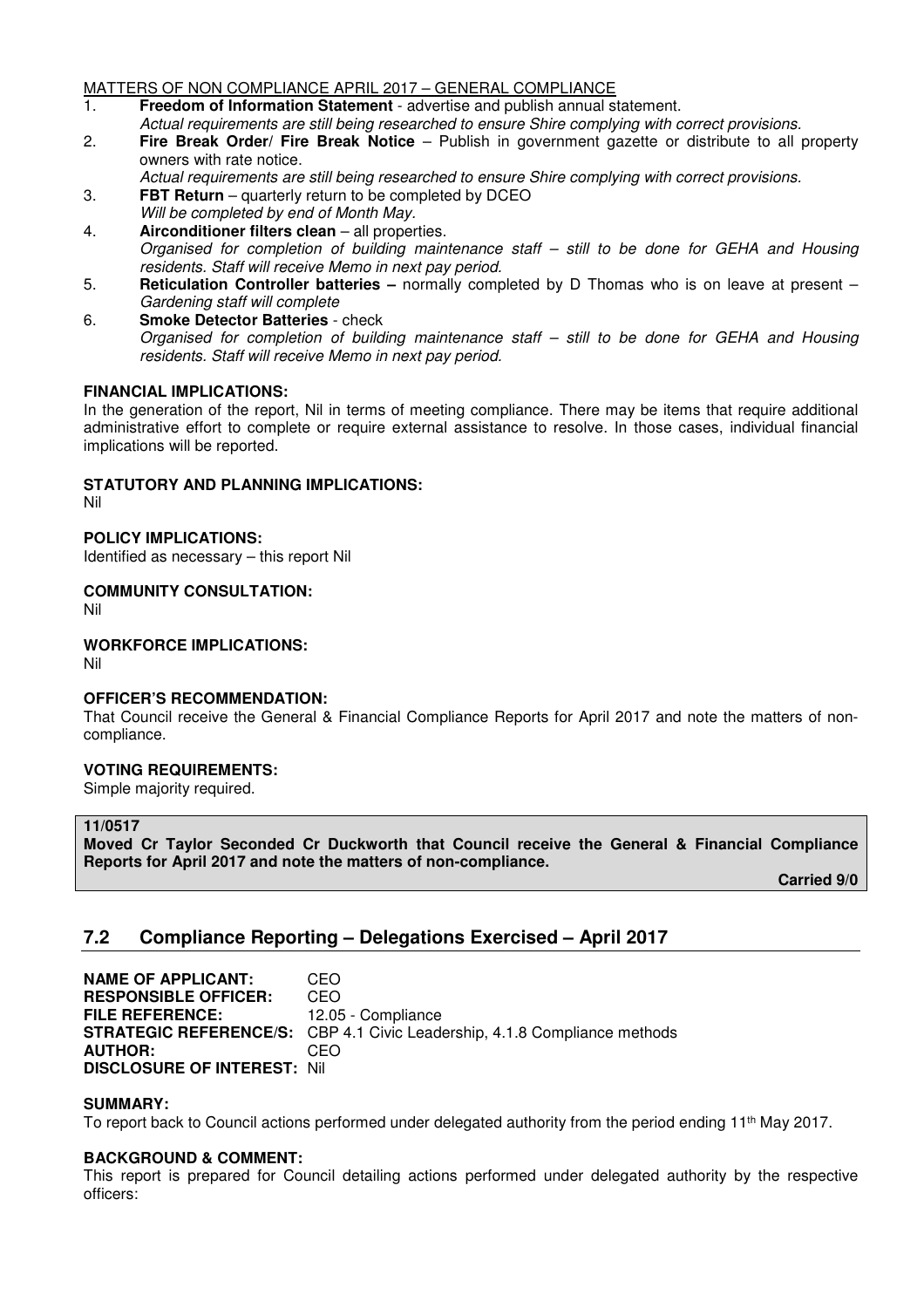## **Finance**

- **Investment of Surplus Funds (DCEO)**
- Agreements for the payment of debts to Council (DCEO)
- Writing Off debts to Council Up to \$100 (CEO)

#### ×, **Approvals**

- **Building Licenses issued (Building Officer)**
- Swimming Pool Inspections completed (EHO)
- Health approvals issued or actions taken (EHO)
- Development Applications (DA's) issued (CEO)
- ×,

## **Other Delegations**

- Fire Fighting plant hire  $(CEO)$
- Temporary Road Closures (Works Manager)
- Cemeteries Act exhumations (CEO)
- Use of the Common Seal (CEO)

## **COMMENT:**

The following tables outline the actions performed within the organisation relative to the delegated authority for the month and are submitted to Council for information.

## **Finance**

**Investment of Surplus Funds (DCEO) -** Local Government Act 1995, section 6.14 *Delegation exercised for February 2017.* 

Municipal funds

| At Call | . .5% | $-50,000$  |
|---------|-------|------------|
| At Call | 5%،،  | $-100,000$ |

#### Reserve Funds

## **Agreements for the payment of debts to Council (DCEO) -** Local Government Act 1995 section 6.49

*No delegated decisions were undertaken by staff pursuant to the establishment of agreements for the payment of debts to Council.* 

**Writing Off debts to Council – Up to \$100 (CEO) -** Local Government Act 1995 section 6.12

*No delegated decisions were undertaken by staff pursuant to the payment of debts for the reporting period.* 

## **Approvals**

*No delegations for Building Licenses issued (Building Officer) - Building Act 2011, Building Code of Australia were undertaken by staff pursuant to this reporting period.* 

## **Swimming Pool Inspections completed (EHO)**

*No delegated decisions were undertaken by staff pursuant to the Inspection of Pools for the reporting period.* 

## **Health approvals issued or actions taken (EHO) -** Health Act 1911, section 26

*No delegated decisions were undertaken by staff pursuant to the issue of Health Approvals for the reporting period.* 

## **Development Applications (DA's) issued (CEO) – Shire of Kulin TPS2**

*No delegated decisions were undertaken by staff pursuant to Development Applications issued under the Shire of Kulin* 

*Note: Approval for Shire residences at 9 Hodgson and 3 Rankin streets KULIN did not require planning approval as residential uses in residential zones.* 

## **Other Delegations**

**Fire Fighting – plant hire (CEO) -** Local Government Act sections 5.42 and 5.44 and Bush Fires Act section 38  $(3)$ ,  $(4)$  and  $(5)$ .

*No delegated decisions were undertaken by staff pursuant to the hire of firefighting plant for the reporting period.* 

## **Temporary Road Closures (Works Manager) -** Local Government Act 1995 section 3.50

*No delegated decisions were undertaken by staff pursuant to the temporary closure of roads for the reporting period.*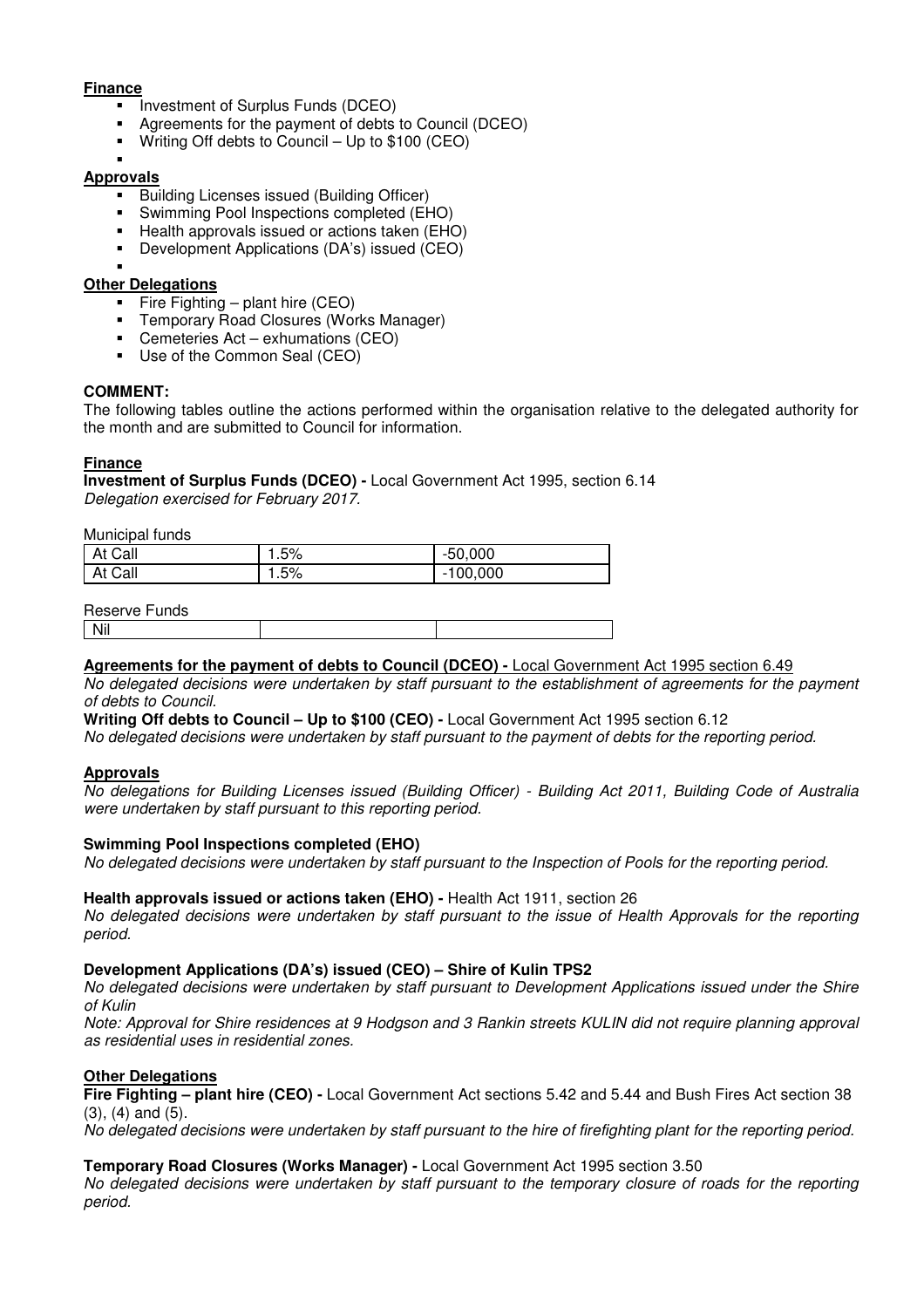**Cemeteries Act – exhumations (CEO) -** Cemeteries Act 1986 sections 6 and 59

*No delegated decisions were undertaken by staff pursuant to exhumations for the reporting period.* 

## **Use of the Common Seal (CEO) -** Local Government Act 1995 – Section 9.49A

*No delegated decisions were undertaken by staff pursuant to the use of the Common Seal for the reporting period.* 

## **STATUTORY ENVIRONMENT:**

*Building Act 2011 Bushfires Act 1954 Cemeteries Act 1986 Health Act 1911, section 26 Health Act 1991 – s.107 Local Government Act 1995 Shire of Kulin TPS2 Town Planning Development Act Town Planning Scheme Trustees Act, Part III,*

## **FINANCIAL IMPLICATIONS:**

Nil in terms of exercising delegation and reporting to Council though there may be financial implications in the case of each delegation exercised.

## **STATUTORY AND PLANNING IMPLICATIONS:**

Nil

## **POLICY IMPLICATIONS:**

There are no known policy implications relating to this report.

## **COMMUNITY CONSULTATION:**  Nil **WORKFORCE IMPLICATIONS:**

Nil

## **OFFICER'S RECOMMENDATION:**

That Council receive the Delegation Exercised Report for April 2017.

## **VOTING REQUIREMENTS:**

Simple majority required.

#### **12/0517**

**Moved Cr Robins Seconded Cr Bowey that Council receive the Delegation Exercised Report for April 2017.** 

 **Carried 9/0** 

# **7.3 Integrated Planning Report – Adoption of Community Strategic Plan (CSP) 2017 and Corporate Business Plan (CBP) 2017/18 – 2020/21**

**NAME OF APPLICANT:** CEO **RESPONSIBLE OFFICER:** CEO **FILE REFERENCE:** 04.06 Strategic & Corporate Plans **STRATEGIC REFERENCE/S:** Community Strategic Plan and Corporate Business Plan – Civic Leadership – CL4.1.1 a; CEO KRA 3.5 **AUTHOR:** CEO **DISCLOSURE OF INTEREST:** Nil

## **SUMMARY:**

To adopt the Community Strategic Plan (CSP) 2017 review following community advertising period as is required under the Local Government Act 1995 that closes on the 16<sup>th</sup> May 2017.

To adopt the Corporate Business Plan (CBP) 2017/18-2020/21 (2017 Review) that supports the Community Strategic Plan (CSP) 2017 review.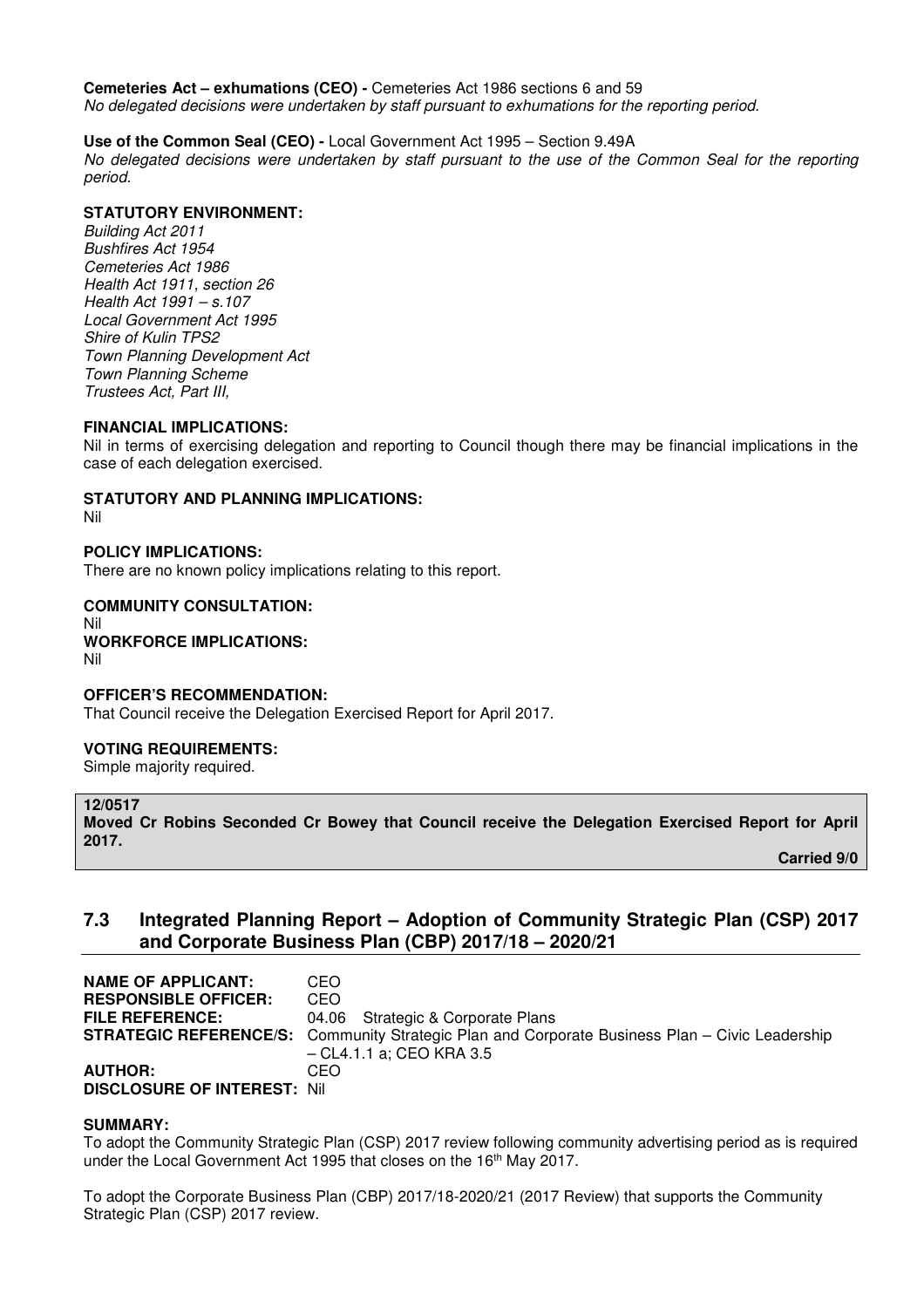## **BACKGROUND & COMMENT:**

Local governments are required to adopt Community Strategic Plans under S5.56 (1) of the *Local Government Act 1995*. Regulations made under S5.56 (2) require local governments to review the plans every 4 years, and that process of review is to include community engagement and consultation.

The reviewed/modified Community Strategic Plan 2017 (Draft) was adopted at the Shire of Kulin Ordinary Meeting held 19th April 2017. The modified Strategic Community Plan 2017 applies to the Shire of Kulin for the period 2013 – 2023.

The Department of Local Government also developed the *Integrated Planning and Reporting Advisory Standard* which advises local governments on presentation, strategy formulation, engagement actions, standards and report compilation. The Community Strategic Plan (CSP) 2017 Review details the consultation undertaken (as did the adoption report April 2017) and the number of consultation types achieves intermediate standards with this review.

Councillors have been provided with a summary of the final results of the community survey undertaken which addressed the complied information from all previous community conversations. The summary was an attachment to the Community Development Officers Forum Report May 2017. The survey was the final piece of IPR consultation for 2017. Forty seven surveys were submitted, of which 44 were completed on-line.

The Draft Community Strategic Plan was advertised as follows: 27th April 2017 Public Notice advertised in the Kulin Update 27<sup>th</sup> April 2017 Public Notice advertised on the Shire of Kulin website 5 th May 2017 Public Notice advertised on the Shire of Kulin face book page 11<sup>th</sup> May 2017 Community Survey statistics reported in the Kulin Update

Submission Period is  $26<sup>th</sup>$  April 2017 – 16<sup>th</sup> May 2017.

No written submissions regarding the Strategic Community Plan have been received to date and the final tally of submissions will be advised to Council on meeting day. Only one in person meeting was held to discuss aspects of the CSP with Harold Proud. Harold raised a number of strategic issues; all of which have been included in the various strategic themes and a number of operational and non-strategic suggestions that staff have assessed. Many can and will be accommodated by future budget frameworks but did not require any changes to the draft of the CSP and the CBP.

## **Corporate Business Plan adoption**

Local governments are to ensure that a Corporate Business Plan (CBP) is made for its district under S5.56 of the *Local Government Act 1995*.

Under the *Local Government (Administration) Regulations 1996* 19DA, council is to consider a corporate business plan, or modifications, submitted to it and is to determine (absolute majority required) whether or not to adopt the CBP plan or the modifications.

Staff have prepared the CBP. The Delivery Plan section of the CBP spells out the strategies and when they can be enacted across the 4 year life of the review. When adopted the CBP will include information relating to the process of the Shire's IPR for the district for the period specified 2017/18-2020/21. The format has been thinned on this occasion to make it a better fit to the CSP – thereby removing much of the information that was repeated in each plan. An introduction preamble and some information about the process will be included at the start of the Delivery Plan after its adoption. Those matters controlled by or are enacted as a result of requirements of the Local Government Act or that are the ongoing nature of local government have also been removed – as this information is contained in other formats by Council.

## **STATUTORY AND PLANNING IMPLICATIONS:**

Local governments are required to adopt Community Strategic Plans under S5.56 (1) of the *Local Government Act 1995*. Regulations made under S5.56 (2) require the local governments to review the plans every 4 years, and that process of review is to include community engagement and consultation.

Local Government Act 1995 & Local Government (Administration) Regulations 1996

Division 3 - Planning for the future 19C. Planning for the future: strategic community plans — s. 5.56 *(1) A local government is to ensure that a strategic community plan is made for its district in accordance with this regulation in respect of each financial year after the financial year ending 30 June 2013.* 

*(2) A strategic community plan for a district is to cover the period specified in the plan, which is to be at least 10 financial years.* 

*(3) A strategic community plan for a district is to set out the vision, aspirations and objectives of the community in the district.*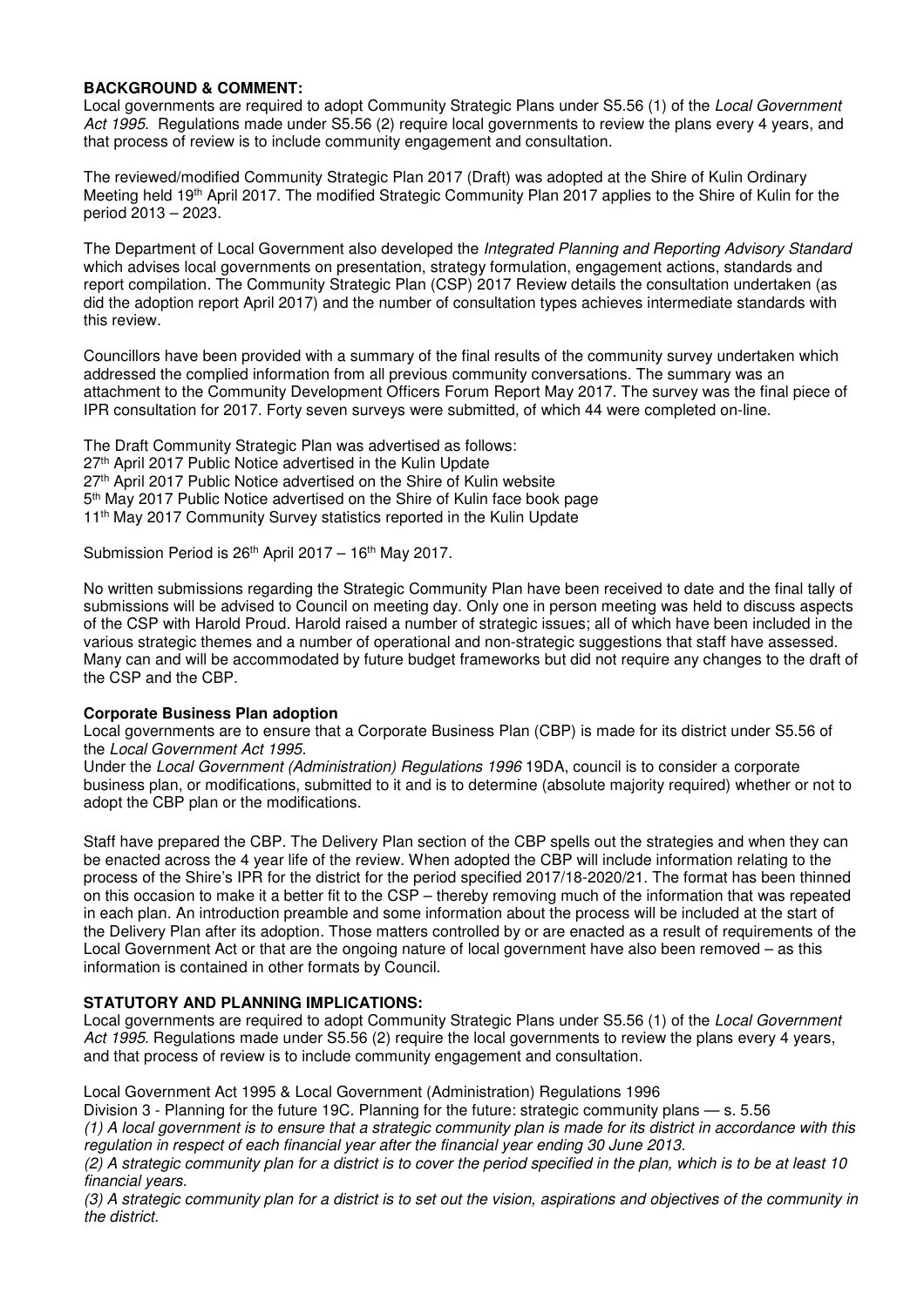*(4) A local government is to review the current strategic community plan for its district at least once every 4 years.* 

*(5) In making or reviewing a strategic community plan, a local government is to have regard to:-* 

- (a) the capacity of its current resources and the anticipated capacity of its future resources; and
	- *(b) strategic performance indicators and the ways of measuring its strategic performance by the application of those indicators; and*
	- *(c) demographic trends.*

*(6) Subject to subregulation (9), a local government may modify its strategic community plan, including extending the period the plan is made in respect of.* 

*(7) A council is to consider a strategic community plan, or modifications of such a plan, submitted to it and is to determine\* whether or not to adopt the plan or the modifications.* 

*\*Absolute majority required.* 

*(8) If a strategic community plan is, or modifications of a strategic community plan are, adopted by the council, the plan or modified plan applies to the district for the period specified in the plan.* 

*(9) A local government is to ensure that the electors and ratepayers of its district are consulted during the development of a strategic community plan and when preparing modifications of a strategic community plan. (10) A strategic community plan for a district is to contain a description of the involvement of the electors and ratepayers of the district in the development of the plan or the preparation of modifications of the plan.* 

*19DA. Planning for the future: corporate business plans — s. 5.56* 

*(1) A local government is to ensure that a corporate business plan is made for its district in accordance with this regulation in respect of each financial year after the financial year ending* 

*(2) A corporate business plan for a district is to cover the period specified in the plan, which is to be at least 4 financial years.* 

*(3) A corporate business plan for a district is to —* 

*(a)set out, consistently with any relevant priorities set out in the strategic community plan for the district, a local government's priorities for dealing with the objectives and aspirations of the community in the district; and (b) govern a local government's internal business planning by expressing a local government's priorities by reference to operations that are within the capacity of the local government's resources; and* 

*(c) develop and integrate matters relating to resources, including asset management, workforce planning and long-term financial planning.* 

*(4) A local government is to review the current corporate business plan for its district every year.* 

*(5) A local government may modify a corporate business plan, including extending the period the plan is made in respect of and modifying the plan if required because of modification of the local government's strategic community plan.* 

*(6) A council is to consider a corporate business plan, or modifications of such a plan, submitted to it and is to determine\* whether or not to adopt the plan or the modifications.* 

*\*Absolute majority required.* 

*(7) If a corporate business plan is, or modifications of a corporate business plan are, adopted by the council, the plan or modified plan applies to the district for the period specified in the plan.* 

## **POLICY IMPLICATIONS:**

Nil

## **FINANCIAL IMPLICATIONS:**

The Integrated Planning Report (IPR) costs in 2013 should form part of the reflection as to what is being achieved during this review. It is important to recognise that the initial 2013 work laid the foundations (it is a review occurring on this occasion) and that work gave us the framework for reports etc. even though the inconsistency across all plans was noticeable.

This 2017 review involved more community engagement and brings additional community voice to the IPR plans already established.

Previously the consultancy work on elements of the IPR were as follows - Community Strategic Plan and Corporate Business Plan \$21k, Workforce Plan \$5k, Long Term Financial Plan \$6k and Asset Management Plan \$25k - Total IPR costs \$57k.

The CEO informed Councillors via email in March 2017 that additional administrative assistance via the employment of Sharyn McAdam until the 30 June 2017 had been undertaken to ensure sufficient resources are in-house to meet the tight timetable to undertake the engagement processes and produce the CSP and CBP. Estimated cost \$15k.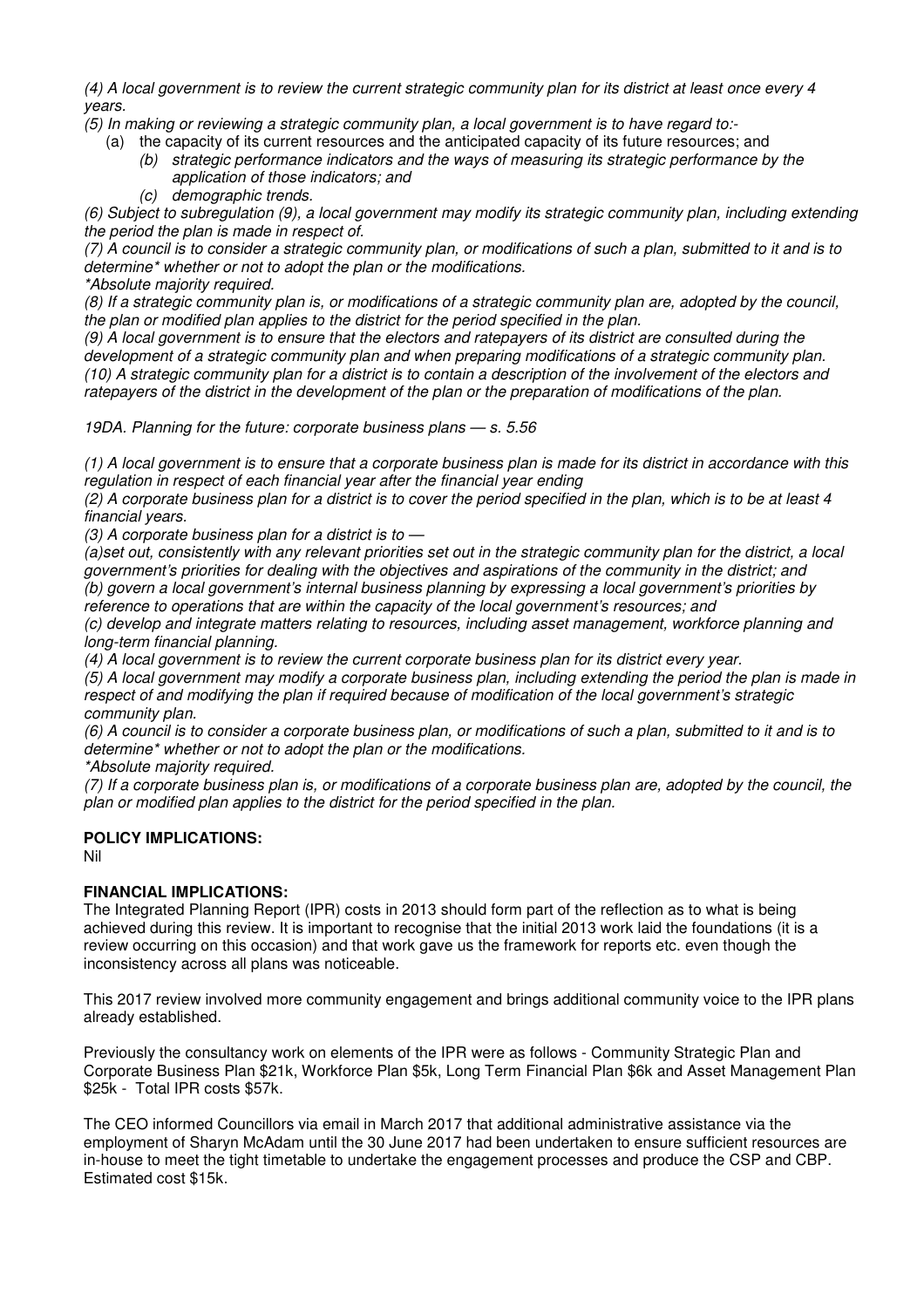All CEO resources will be taken from the existing administration staff salaries budget and the Community Development Officer resources will create no additional financial impact doing this review work.

No additional costs will be incurred in preparing the in-house Corporate Business Plan (CEO/CDO/staff), 10yr Long Term Financial Plan (DCEO), Workforce Plan (CEO/CDO/staff) and Asset Management Plan (DCEO).

There will be some design, printing layout, printing and presentation costs for the IPR Plans once produced in final layout form.

#### **COMMUNITY CONSULTATION:**

As detailed in the report.

**IPR Engagement - w**hen reporting to Council in December 2016 it was proposed that the following framework be adopted for the community engagement phase of the work.

| <b>Strategic Community Plan - Community Engagement Strategy 2017</b> |                                                                                              |                                                 |  |
|----------------------------------------------------------------------|----------------------------------------------------------------------------------------------|-------------------------------------------------|--|
| <b>Type of Community Engagement</b>                                  | <b>Attending</b>                                                                             | <b>Timing</b>                                   |  |
| Community Workshop - Open Session                                    | Anyone                                                                                       | 28th March 2017<br>$5.30pm - 7.00pm$            |  |
| Kulin District High School sessions                                  | <b>Students</b>                                                                              | 30th March 2017<br>(link in with Camp Kulin)    |  |
| <b>Business Forum</b>                                                | <b>Business owners</b>                                                                       | Evening or weekend                              |  |
| <b>Community Survey</b>                                              | Anyone                                                                                       | 3rd April 2017 (open)<br>7th April 2017 (close) |  |
| Draft Plan completed                                                 | CEO                                                                                          | 10th April 2017                                 |  |
| Submissions regarding draft Plan                                     | Anyone wanting to submit a comment<br>regarding the draft Strategic<br><b>Community Plan</b> | Will be open for a period<br>of 21 days         |  |
| Adoption of Strategic Community Plan                                 | Council                                                                                      | 17th May 2017<br>(Council Meeting)              |  |

## **WORKFORCE IMPLICATIONS:**

Nil

#### **OFFICERS RECOMMENDATION:**

That Council adopt the Shire of Kulin Strategic Community Plan 2013-2023 and the Shire of Kulin Corporate Business Plan 2017 Review following advertising and acknowledge the public comment included in the review.

#### **VOTING REQUIREMENTS:**

Absolute majority required to adopt the draft CSP and CBP.

#### **13/0517**

**Moved Cr Duckworth Seconded Cr Robins that following formal advertising Council adopt the Shire of Kulin Strategic Community Plan 2013-2023 and the Shire of Kulin Corporate Business Plan 2017 Review, including S 1.4.3 that was omitted from the Councillors version. Council acknowledge the public comment included in the review.** 

 **Carried 9/0** 

NOTE: Recommendation was changed for clarity and to Include S.1.4.3 – Sports & Leisure that was omitted in the Councillor's print version.

Council thanked staff for the large amount of work involved in the review of the Integrated Planning documents.

# **8 ELECTED MEMBERS MOTIONS OF WHICH PREVIOUS NOTICE HAS BEEN GIVEN**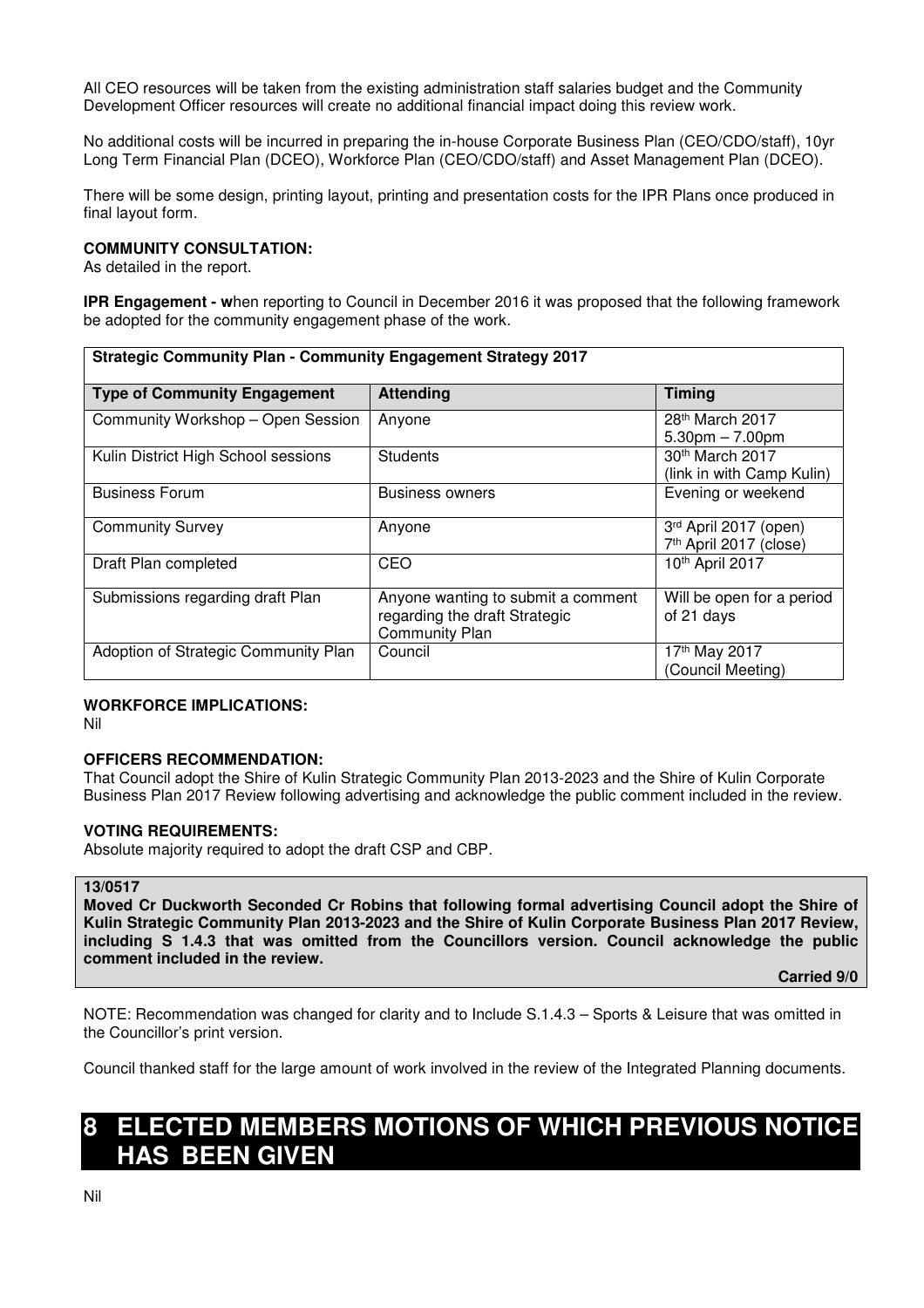# **9 NEW BUSINESS OF AN URGENT NATURE INTRODUCED BY DECISION OF MEETING**

# **9.1 Fees & Charges Discount Delegation**

**NAME OF APPLICANT:** CEO **RESPONSIBLE OFFICER:** CEO **FILE REFERENCE:** 04.04 Policy Manual – Delegation **STRATEGIC REFERENCE/S:** Civic Leadership – CL4.1.1 a; CEO KRA 3.5 **AUTHOR:** CEO – Edit DCEO. **DISCLOSURE OF INTEREST:** Nil

## **SUMMARY:**

Seeking Council approval to issue a delegation to the CEO for the offer of a discount for Shire of Kulin fees and charges.

## **BACKGROUND & COMMENT:**

In accordance with Section 6.16 of the *Local Government Act 1995*, a Local Government may impose and recover a fee or charge for any goods or service it provides or proposes to provide. Fees and charges can be imposed or amended during the year, but only by an absolute majority decision of Council.

Many occasions arise throughout the year where a payee will request a reduced fee or charge on a Shire determined fee or charge on the basis of either and or;

- Reduced numbers of participants making use of the facility;
- A claim against suitability of the service;
- Reduced hours of use etc.;
- Total cost of the job/service/fee;

There is no scope for the officer dealing with the payee to adjust the levied amount for any reason, nor is there an avenue for the payee to request a change to the fee for varying circumstances and or request a discount for early payment in full etc. In the past, requests for discount can only be dealt with by the full Council who would receive a written request, which becomes a lot of work for everyone involved.

It is proposed the delegation to the CEO be amended to allow;

- for the CEO to offer up to a 30% reduction of the hire fee or charge without reference to Council;
- for the CEO to have the authority to delegate to the DCEO, CRC Manager, Manager Leisure Services (FRC/Pool), Works Manager and front counter staff members (named) the capacity to offer a 10% discount on the fees and charges applicable to their services, as a direct response to a request by the payee, correcting a service or expectation requirement;
- All delegations exercised to be recorded in the monthly delegation exercised register;
- All discount amounts be recorded as Shire contributions through the normal process.

All requests for a reduction in excess of 30% must be made direct to Council in writing indicating reasons for the request for discount or waiver.

The delegation to become effective as of the 1<sup>st</sup> July 2017, when all existing delegations are renewed.

#### **FINANCIAL IMPLICATIONS:**

The schedule of fees and charges forms the basis upon which any fee or charge is created. Minimal requests occur from time to time and this delegation is not expected to result in any significant reduction in the fees and charges that the Shire would normally attract.

As indicated in the report, all uses of the delegation would be reported to Council in the normal monthly delegation register reports and the level of the discount will be recorded as a contribution under the Shire's accounting regime.

#### **STATUTORY AND PLANNING IMPLICATIONS:**

Nil

**POLICY IMPLICATIONS:**

Nil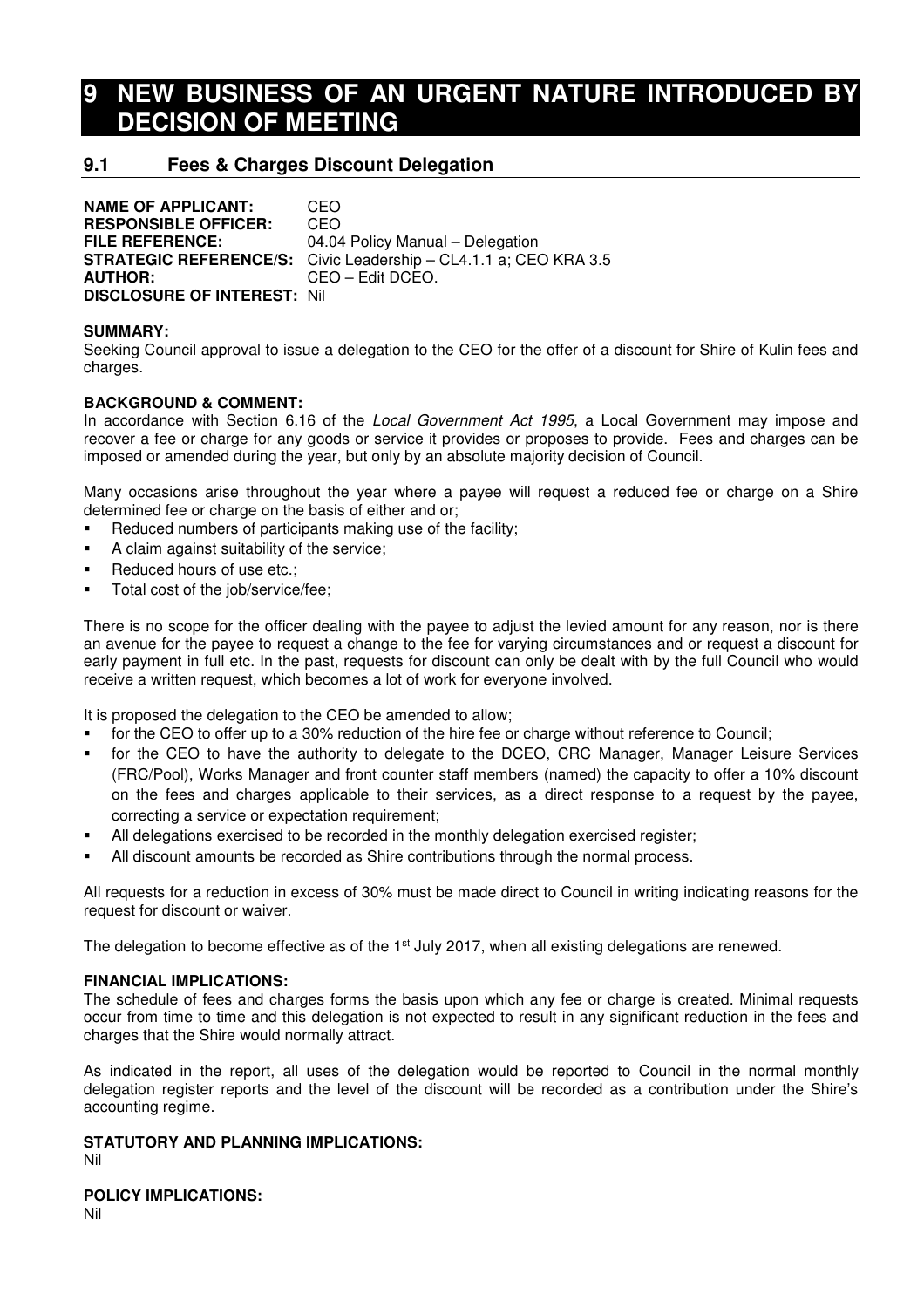#### **COMMUNITY CONSULTATION:**

Nil

#### **WORKFORCE IMPLICATIONS:**

Staff in receipt of the delegation will be informed as to when, why the delegation can be exercised, and the requirements for reporting use of and contributions made.

#### **OFFICER'S RECOMMENDATION:**

That Council delegate to the CEO the power to issue a discount on Shire of Kulin Schedule of Fees and Charges payable for the purpose of resolving fairness and service expectations;

- for the CEO to offer up to a 30% reduction of the hire fee or charge without reference to Council;
- for the CEO to have the authority to delegate to the DCEO, CRC Manager, Manager Leisure Services (FRC/Pool), Works Manager and front counter staff members (named) the capacity to offer a 10% discount on the fees and charges applicable to their services, as a direct response to a request by the payee, correcting a service or expectation requirement;
- All delegations exercised to be recorded in the monthly delegation exercised register;
- All discount amounts be recorded as Shire contributions through the normal process.

#### **VOTING REQUIREMENTS:**

Absolute majority required.

#### **14/0517**

**Moved Cr McInnes Seconded Cr Varone that Council delegate to the CEO the power to issue a discount on Shire of Kulin Schedule of Fees and Charges payable for the purpose of resolving fairness and service expectations;** 

- **for the CEO to offer up to a 30% reduction of the hire fee or charge without reference to Council;**
- **for the CEO to have the authority to delegate to the DCEO, CRC Manager, Manager Leisure Services (FRC/Pool), Works Manager and front counter staff members (named) the capacity to offer a 10% discount on the fees and charges applicable to their services, as a direct response to a request by the payee, correcting a service or expectation requirement;**
- **All delegations exercised to be recorded in the monthly delegation exercised register;**
- **All discount amounts be recorded as Shire contributions through the normal process.**

 **Carried 9/0** 

## **9.2 Loss of Funds – FRC Till**

| <b>NAME OF APPLICANT:</b>           | CEO                                                                     |
|-------------------------------------|-------------------------------------------------------------------------|
| <b>RESPONSIBLE OFFICER:</b>         | CEO                                                                     |
| <b>FILE REFERENCE:</b>              | 05.05.01 FRC management                                                 |
|                                     | <b>STRATEGIC REFERENCE/S:</b> Civic Leadership - CL4.1.1 a; CEO KRA 3.5 |
| <b>AUTHOR:</b>                      | CEO - Edit DCEO.                                                        |
| <b>DISCLOSURE OF INTEREST: Nill</b> |                                                                         |

#### **SUMMARY:**

Refers to a financial loss at the FRC following the conduct of a private function at which casual staff provided the bar staff on the night. Upon balancing, funds were missing from the take.

No provisions exist under the LG Act 1995 for the CEO to write off an identified loss – therefore the report to Council.

Acknowledgement of the loss by Council and report to the Shire Audit Committee on action taken to rectify the risks identified at this point. The Manager FRC has acknowledged the need to report this item, and the proposed actions to rectify.

## **BACKGROUND & COMMENT:**

Following the receipt of an Incident Report concerning the loss of approx. \$600 from a till used for a private function at the FRC on the 8th April 2017, the DCEO has now confirmed for the CEO that the subsequent and second banking check for the week ending 19<sup>th</sup> April 2017 has also failed to locate the funds. No "visible" banking errors were found, one over was identified that brings the total loss to approx. \$550; therefore it can be reasonably assumed that cash has been removed from the till by persons unknown. The amount is less than which would be required to trigger an insurance claim.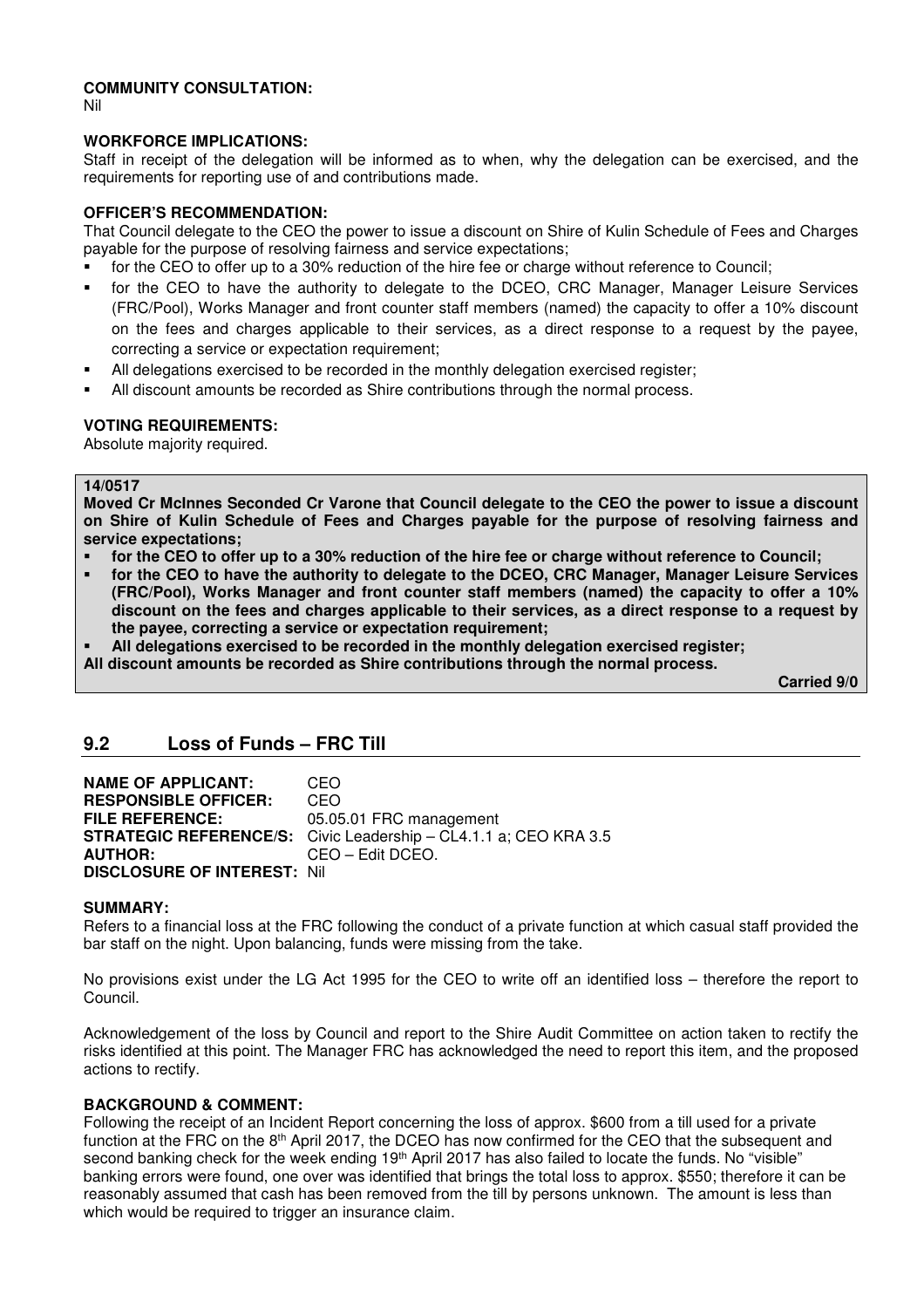This means that as per my email of the 13<sup>th</sup> April (to FRC Manager) as CEO I will now be required to report the matter to Council and the Shire Audit Committee (in relation to the security of funds) and provide them with an explanation as to how staff will address the identified shortcomings in our security.

In terms of how the issue is to be addressed;

- The DCEO will write to the FRC Manager and all staff who were present on the night indicating what has been identified, explaining that whilst no action will arise, as management Shire is less than impressed that security of the till was such that this loss occurred,
- The previous plan to install CCTV to cover the tills and the FRC generally will proceed immediately,
- An informal complaint has been discussed with the Kulin Police as we have not been able to identify what actually occurred, a formal complaint cannot be made,
- A formal report to the WA CCC breach of the Code of Conduct cannot occur as Shire is not in a position to ascertain exactly what has occurred,
- Formal supervision of the FRC Manager in relation to the financial accounting of the FRC will occur until 30<sup>th</sup> June 2017.

As the matter is regarded as "serious" in terms of the mismanagement of Council funds; it behoves a response that is seen as reasonable and directed toward addressing the shortcomings of accountability of the till take. The lack of adequate supervision of staff in control of the cash in this instance was a direct contributor to the missing money and to this end, a response that addresses that aspect should form the majority of what is done to resolve the security. Other managerial decisions in relation to who was on roster etc. are secondary to the fact that limited supervision of the till resulted in the loss of money.

It has already been implemented, that the financial management of the FRC and the manager's role (collection/banking/bar staff rosters) will be performance managed for period until 30th June 2017, to ensure that a second staff member is across all aspects of this part of the FRC operations.

Nicole Thompson will act as the performance manager in relation to the collection/banking/bar staff rosters for this period. The Shire has no formal performance management structures to make this happen and this is only possible with the agreement of the FRC Manager, which has occurred in this instance.

These steps should adequately demonstrate that we have taken the necessary measures to ensure the risk of the loss of funds has been addressed.

## **FINANCIAL IMPLICATIONS:**

No additional financial implications other than the loss of funds. The fit of CCTV was planned as a budget item in 2017, just has not been installed to date. Installation date will be the 15/16 May 2017.

## **STATUTORY AND TOWN PLANNING IMPLICATIONS:**

Nil.

## **POLICY IMPLICATIONS:**

Performance management framework does not exist in policy or procedures at present; this will need to be rectified. The detailed actions above and the FRC Managers agreement to undertake performance management in relation to the finances has been agreed. This should resolve problems identified.

## **COMMUNITY CONSULTATION:**

N/A

## **WORKFORCE IMPLICATIONS:**

Bar rosters are generally drawn from a local network of available, qualified, casual workers. More managerial supervision of this casual workforce is recommended where possible to ensure a loss cannot occur.

#### **RECOMMENDATION:**

That Council acknowledge the loss of \$600 from the till at the Freebairn Recreation Centre and the actions taken to improve security of the tills. The matter be reported to the Shire of Kulin Audit Committee at its next meeting for follow-up on the effectiveness of adopted security measures.

#### **VOTING REQUIREMENTS:**

Simple Majority